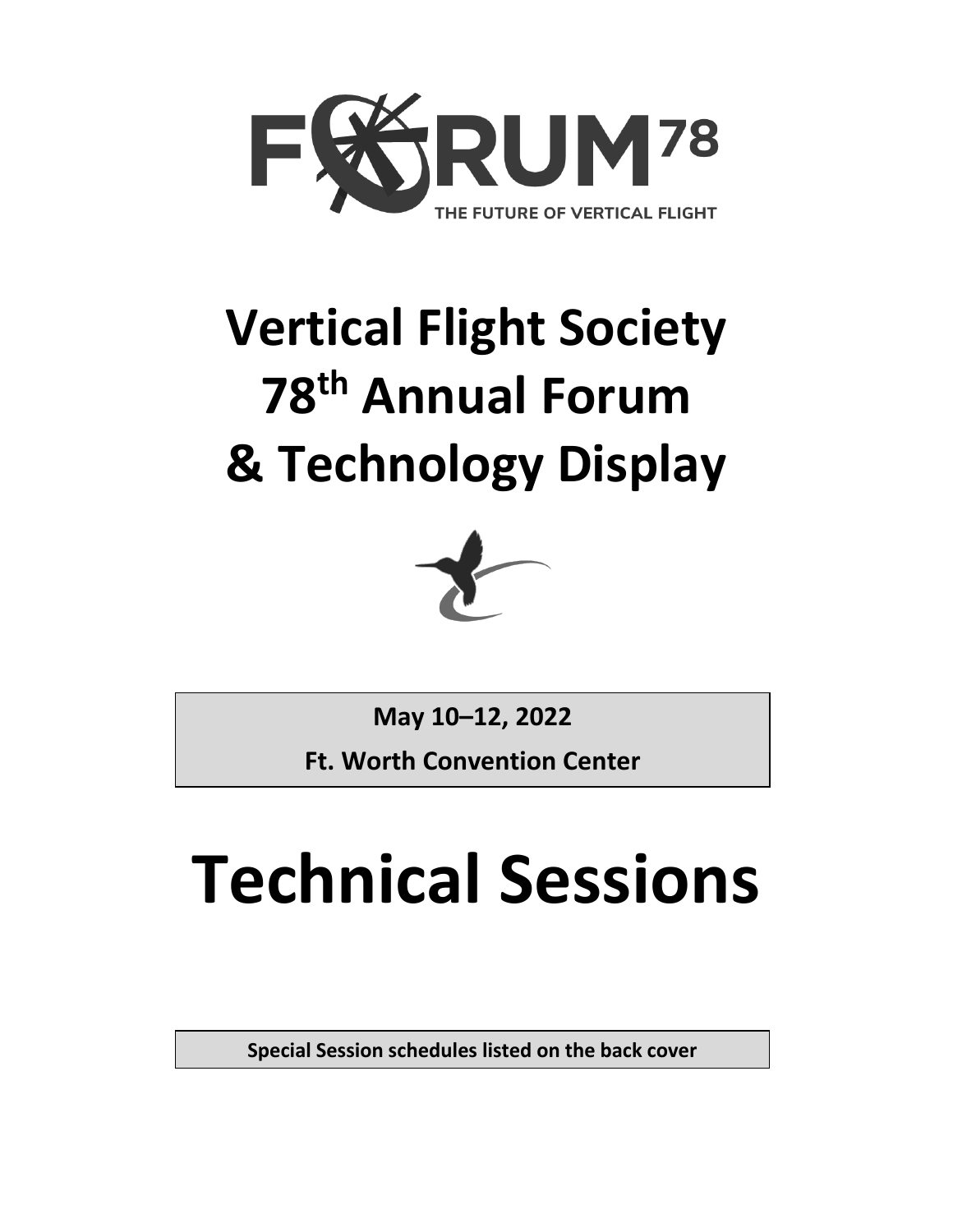|                                   | Technical Session A: Tues. May 10, 2022, 8:00 a.m. to 12:00 p.m.<br>Main author is listed first and "*" denotes the presenting author                                                                                                                                                                               |                                                                                                                                                                                                                                                                           |                                                                                                                                                                                                                                                                   |                                                                                                                                                                                                                                                                                                        |  |
|-----------------------------------|---------------------------------------------------------------------------------------------------------------------------------------------------------------------------------------------------------------------------------------------------------------------------------------------------------------------|---------------------------------------------------------------------------------------------------------------------------------------------------------------------------------------------------------------------------------------------------------------------------|-------------------------------------------------------------------------------------------------------------------------------------------------------------------------------------------------------------------------------------------------------------------|--------------------------------------------------------------------------------------------------------------------------------------------------------------------------------------------------------------------------------------------------------------------------------------------------------|--|
|                                   | <b>Acoustics I: Room 201-A</b><br>Session Chair:<br>Seongkyu Lee<br>University of California, Davis                                                                                                                                                                                                                 | Aerodynamics I: Room 201-BC<br>Session Chair:<br><b>Mark Calvert</b><br><b>US Army DEVCOM AvMC</b>                                                                                                                                                                        | Aircraft Design I: Room 202-AB<br>Session Chair:<br>Joon W. Lim<br><b>US Army DEVCOM AVMC</b>                                                                                                                                                                     | Crash Safety: Room 202-CD<br>Session Chair:<br><b>Mary Richards</b><br>Safe Inc.                                                                                                                                                                                                                       |  |
| $8:00 -$<br>8:30<br>Paper 1       | <b>Comparison of Multi-Fidelity</b><br>Approaches for the HART-II Rotor<br>Noise Prediction Using CREATE™-AV<br><b>Helios</b> (1195)<br>Zhongqi Jia*, Jeffrey D. Sinsay, Science<br>& Technology Corp.                                                                                                              | <b>Effects of Active Flow Control on Fan-</b><br>In-Wing Aerodynamic Performance<br>in Hover and Forward Flight (1143)<br>Chunhua Sheng*, Qiuying Zhao,<br>University of Toledo                                                                                           | Wing Lift Enhancement from Aft<br>Rotor Induced Suction (1268)<br>Richard Healy*, Farhan Gandhi,<br>Rensselaer Polytechnic Institute                                                                                                                              | <b>Fatal Rotorcraft Accidents for</b><br>a Ten-Year Period (1267)<br>Amanda Taylor, NTSB; Joseph<br>Pellettiere*, FAA                                                                                                                                                                                  |  |
| $8:30 -$<br>9:00<br>Paper 2       | <b>Performance and Acoustics of a</b><br><b>Stacked Rotor with Differential</b><br>Collective Pitch (37)<br>Chloe Johnson*, Jayant Sirohi,<br>University of Texas at Austin; George<br>Jacobellis, Rajneesh Singh, DEVCOM US<br>Army Research Labs                                                                  | <b>Medium-Fidelity CFD Modeling of</b><br><b>Multicopter Wakes for Airborne</b><br><b>Sensor Measurements (50)</b><br>Jonathan Chiew*, Michael Aftosmis,<br>NASA Ames Research Center; Kristen<br>Manies, U.S. Geological Survey                                          | <b>CFD Based Design Optimization of</b><br>Tail Boom Strake for Hover and<br>Sideward Flight Performance (1273)<br>Furkan Kurban, Alper Ezertas, Osman<br>Gungor*, Murat Senipek, Turkish<br>Aerospace                                                            | <b>Development and Analysis of</b><br><b>Energy Absorbing Subfloor</b><br><b>Concepts to Improve eVTOL</b><br>Crashworthiness (1179)<br>Jacob Putnam*, Nathaniel<br>Gardner, Justin Littell, Mercedes<br>Reaves, NASA Langley Research<br>Center                                                       |  |
| $9:00 -$<br>9:30<br>Paper 3       | The Effect of Boundary Layer<br><b>Character on Stochastic Rotor Blade</b><br><b>Vortex Shedding Noise (61)</b><br>Christopher Thurman*, Nicole Pettingill,<br>Nikolas Zawodny, NASA Langley<br>Research Center                                                                                                     | High Speed and Highly Efficient Rotor<br>Blade Design (1144)<br>Byung-Young Min, Alex Dunn*, Annie<br>Gao, Vera Klimchenko, Claude<br>Matalanis, Brian Wake, Sikorsky, a<br>Lockheed Martin Co.                                                                           | The Effect of Blade Tip Sweep Angle<br>on Forward Flight Performance of a<br>High-speed Helicopter (1236)<br>Keita Kimura*, Masahiko Sugiura,<br>Yasutada Tanabe, Japan Aerospace<br><b>Exploration Agency</b>                                                    | Advanced Seat Belt System for<br><b>Occupant Restraint (1241)</b><br>Marv Richards*, Safe Inc.                                                                                                                                                                                                         |  |
|                                   |                                                                                                                                                                                                                                                                                                                     | Refreshment Break: 9:30 - 10:00 a.m.                                                                                                                                                                                                                                      |                                                                                                                                                                                                                                                                   |                                                                                                                                                                                                                                                                                                        |  |
| $10:00 -$<br>10:30<br>Paper 4     | <b>Numerical Analysis of Rotor</b><br><b>Aeroacoustic Scattering</b><br><b>Characteristics Considering Fuselage</b><br><b>Aerodynamic Configuration</b><br>Parameters (1302)<br>Weicheng Bao*, Xi Chen, Dazhi Sun,<br>Qijun Zhao, Nanjing University of<br>Aeronautics and Astronautics                             | <b>Experimental Evaluation of the</b><br>Aerodynamic Rotor/Propeller<br><b>Interactions on High Speed</b><br><b>Helicopters, Efforts and Velocity</b><br>Fields Measurements (45)<br>Lauriane Lefevre*, Jérôme Delva,<br>Vianney Nowinski, ONERA; Antoine<br>Dazin, ENSAM | <b>Acoustic Analysis for Conceptual</b><br>Design via Comprehensive Analysis<br>(1234)<br>Matthew Floros, Phuriwat Anusonti-<br>Inthra, Michael Avera, George<br>Jacobellis*, DEVCOM Army Research<br>Lab                                                         | <b>Test and Analysis</b><br><b>Methodology for Validating</b><br><b>Crashworthiness of AW609</b><br>Tiltrotor (1310)<br>Ryan Miller*, Jim Waterman,<br>Agusta Westland Philadelphia<br>Corp.; Andrea Di Renzo, Fabrizio<br>Turconi, Leonardo Helicopters;<br>Marco Anghileri, Politecnico di<br>Milano |  |
| $10:30 -$<br>11:00<br>Paper 5     | <b>Aeroacoustic Prediction and</b><br><b>Validation of Variable RPM Rotors</b><br>and Rotor-Airframe Interactions for<br><b>Advanced Air Mobility Applications</b><br>(1274)<br>Mrunali Botre*, Daniel Wachspress,<br>Continuum Dynamics; Kenneth<br>Brentner, Ze Feng Gan, Pennsylvania<br><b>State University</b> | High-fidelity Numerical Investigation   Helicopter Rotor Blade Planform<br>of Complex Propeller Flows (1139)<br>Tao Zhang*, George Barakos, Ross<br>Higgins, University of Glasgow                                                                                        | <b>Optimization Using Parametric</b><br>Design and Multi-Objective Genetic<br>Algorithm (1160)<br>Yonghu Wenren*, Luke D. Allen, Robert<br>B. Haehnel, US Army ERDC CRREL; Joon<br>W. Lim, US Army CCDC AvMC; Ian D.<br>Dettwiller, US Army ERDC ITL              |                                                                                                                                                                                                                                                                                                        |  |
| $11:00 -$<br>11:30<br>Paper 6     | <b>Trailing-Edge Noise Predictions of</b><br><b>Rotorcraft Airfoils (95)</b><br>Hyunjune Gill*, Seongkyu Lee,<br>University of California, Davis                                                                                                                                                                    | <b>Propeller Ground and Ceiling Effect</b><br>in Forward Flight(72)<br>Jielong Cai*, Sidaard Gunasekaran,<br>University of Dayton                                                                                                                                         | <b>Effect of Lifting Surface and Tail</b><br><b>Configuration on the Aerodynamics</b><br>and Flight Mechanics of VTOL<br><b>Aircraft</b> (1237)<br>Abhijnan Dikshit, Shawn Lim Kin Yip*,<br>Tom C.A. Stokkermans, James Wang,<br>Nanyang Technological University |                                                                                                                                                                                                                                                                                                        |  |
| 11:30 AM -<br>12:00 PM<br>Paper 7 | <b>Analytic Prediction of Rotor</b><br><b>Broadband Noise with Serrated</b><br><b>Trailing Edges (54)</b><br>Sicheng (Kevin) Li*, Seongkyu Lee,<br>University of California, Davis                                                                                                                                  |                                                                                                                                                                                                                                                                           |                                                                                                                                                                                                                                                                   |                                                                                                                                                                                                                                                                                                        |  |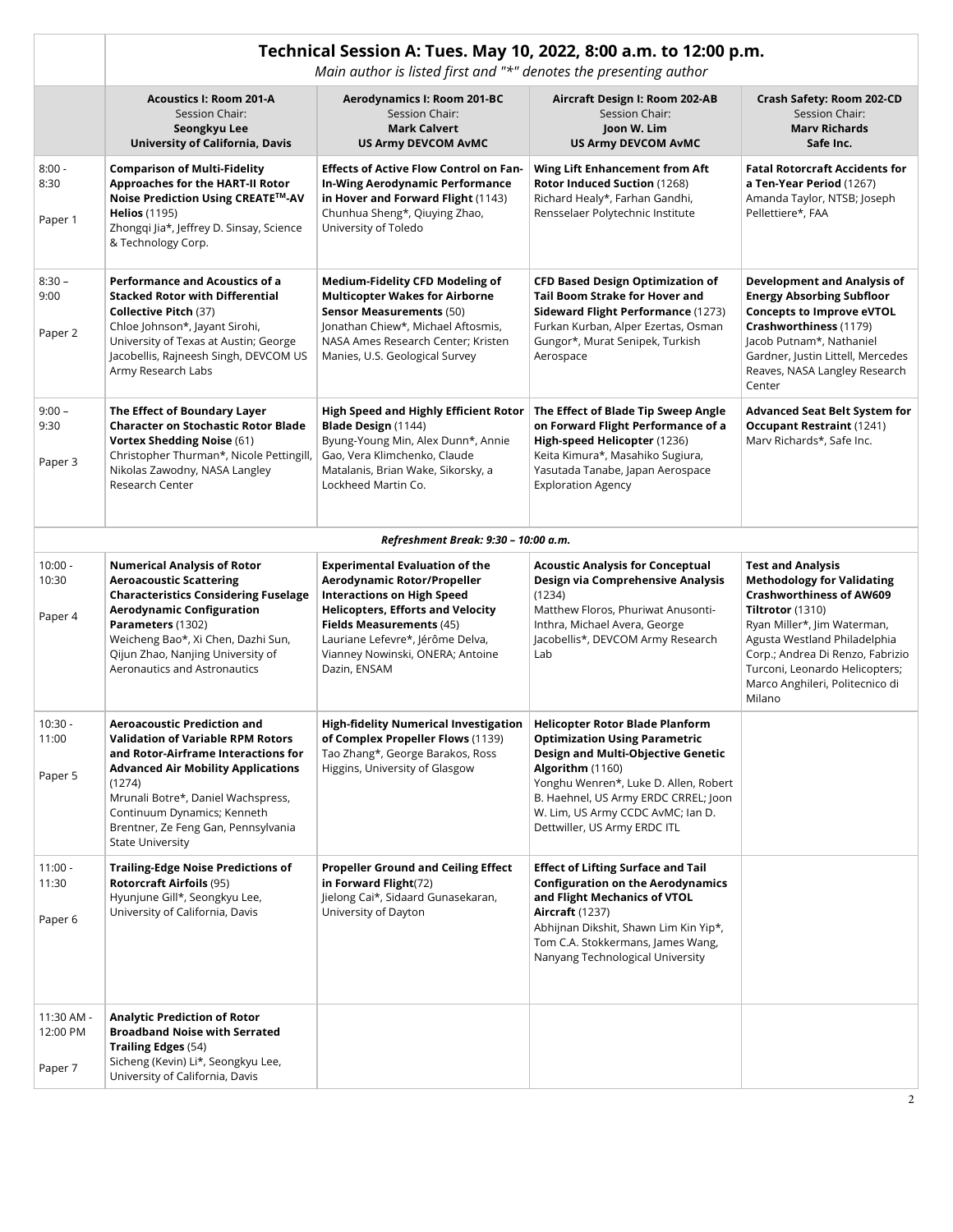|                                   | Technical Session A: Tues. May 10, 2022, 8:00 a.m. to 12:00 p.m.<br>Main author is listed first and "*" denotes the presenting author                                                                                                                                                              |                                                                                                                                                                                                                                                                                                                                    |                                                                                                                                                                                                                                                                    |                                                                                                                                                                                                                                                                                                    |  |
|-----------------------------------|----------------------------------------------------------------------------------------------------------------------------------------------------------------------------------------------------------------------------------------------------------------------------------------------------|------------------------------------------------------------------------------------------------------------------------------------------------------------------------------------------------------------------------------------------------------------------------------------------------------------------------------------|--------------------------------------------------------------------------------------------------------------------------------------------------------------------------------------------------------------------------------------------------------------------|----------------------------------------------------------------------------------------------------------------------------------------------------------------------------------------------------------------------------------------------------------------------------------------------------|--|
|                                   | eVTOL I: Room 200<br>Session Chair:<br>Jayant Sirohi<br><b>University of Texas, Austin</b>                                                                                                                                                                                                         | <b>Handling Qualities I: Room 204-AB</b><br>Session Chair:<br>Jeffery Lusardi<br><b>US Army</b>                                                                                                                                                                                                                                    | Modeling and Sim. I: Room 203-BC<br><b>Session Chairs:</b><br>Mike Jones, Systems Tech. Inc.<br>Jan Goericke, Adv. Rotorcraft Tech.                                                                                                                                | <b>Product Support: Room 100</b><br>Session Chair:<br><b>Danielle Dutcher</b><br>US Army                                                                                                                                                                                                           |  |
| $8:00 -$<br>8:30<br>Paper 1       | Development Of eVTOL Aircraft For<br>Urban Air Mobility At Joby Aviation<br>(1185)<br>Alex Stoll*, JoeBen Bevirt, Joby Aviation                                                                                                                                                                    | Hover Dynamics & Flight Control of a<br><b>UAM-Scale Quadcopter with Hybrid</b><br>RPM & Collective Pitch Control (1177)<br>Ariel Walter*, Farhan Gandhi, Michael<br>McKay, Robert Niemiec, Rensselaer<br>Polytechnic Institute; Tom Berger, US<br>Army CCDC AvMC                                                                  | <b>Rotorcraft Pitch-Surge Motion</b><br>Cueing Requirements for a<br>Simulated Offshore Approach Task<br>(94)<br>Josephine Roscoe*, Steven Hodge,<br>Gareth Padfield, Mark White, University<br>of Liverpool                                                       | <b>Optimizing Battery Life in</b><br><b>Conventional Helicopters:</b><br>Selection, Charging, Storage,<br>and Maintenance (22)<br>Mike Neus*, Jerome Powell,<br>Collin Zreet, Bell                                                                                                                 |  |
| $8:30 -$<br>9:00<br>Paper 2       | Power System Characterization and<br>Flight Testing of a >55lb Hybrid-<br><b>Electric Multirotor</b> (1214)<br>Michael Ricci*, Vishaal Varahamurthy,<br>LaunchPoint EPS; Robert Hicks,<br>Offshore Aviation                                                                                        | <b>Flight Test of Scaled MTEs for VTOL</b><br>Certification using an Ultralight<br><b>Coaxial Helicopter (16)</b><br>Tim Jusko*, German Aerospace Center<br>(DLR); Michael Jones, Systems<br>Technology Inc.; Benedikt Grebing,<br>edm aerotec GmbH                                                                                | <b>Evaluation of Simulator Cueing</b><br><b>Fidelity for Rotorcraft Certification</b><br>by Simulation (1123)<br>Philipp Podzus*, Michael Jones, German<br>Aerospace Center; Paul Breed, Jur<br>Crijnen, Stefan van't Hoff, Royal<br>Netherlands Aerospace Centre  | <b>Automated Tracking and</b><br><b>Forms Management of</b><br>Serialized Parts (1168)<br>Steve Schoonveld*, GE Aviation;<br>Mike Augustin, Corey Pearce,<br>AVX Aircraft Co.; Dy Le, Texas<br>Tech University; John Moffatt,<br>US Army DEVCOM                                                    |  |
| $9:00 -$<br>9:30<br>Paper 3       | <b>Electromechanical Modeling and</b><br><b>Testing of a Phase-Controlled</b><br>Stacked Rotor (1240)<br>Matthew Asper*, Jayant Sirohi,<br>University of Texas at Austin; Jack<br>Brewer, Michael Ricci, LaunchPoint EPS                                                                           | <b>Toward a UAS Handling Qualities</b><br><b>Specification: Development of UAS-</b><br>Specific MTEs (1187)<br>Christina Ivler*, Kate Russell, University<br>of Portland; Tom Berger, Mark Lopez,<br>Anthony Gong, US Army                                                                                                         | Comprehensive Analysis of a Control<br><b>Loading System for a Rotary Wing</b><br>Flight Simulator (1166)<br>Giorgio Guglieri, Marco Rinaldi*,<br>Politecnico di Torino; Pierluigi Capone,<br>ZHAW                                                                 | <b>Scheduled Maintenance</b><br><b>Program Development for the</b><br>Leonardo AW609 Tiltrotor via<br>the Maintenance Review<br><b>Board Process Utilizing MSG-3</b><br>(1243)<br>Titos Gosalvez*, Nicholas Flynn,*<br>Leonardo Helicopters                                                        |  |
|                                   |                                                                                                                                                                                                                                                                                                    | Refreshment Break: 9:30 – 10:00 a.m.                                                                                                                                                                                                                                                                                               |                                                                                                                                                                                                                                                                    |                                                                                                                                                                                                                                                                                                    |  |
| $10:00 -$<br>10:30<br>Paper 4     | <b>Fabrication, Testing, and</b><br><b>Comparative Analysis of Lithium</b><br><b>Sulfur and Lithium-lon</b><br>Electrochemistries (1257)<br>Emily Fisler*, Anubhav Datta, University<br>of Maryland                                                                                                | Analysis of Handling Qualities for an<br>Urban Air Mobility (UAM) eVTOL<br><b>Quadrotor with Degraded</b><br><b>Disturbance Rejection and Control</b><br><b>Response</b> (1285)<br>Jeremy Aires*, Carlos Malpica, Stefan<br>Schuet, Shannah Withrow-Maser, NASA<br>Ames Research Center; Allen Ruan,<br>Science & Technology Corp. | <b>Dual-Engine Failure Emergency</b><br>Procedure Development Using an<br><b>Engineering Simulator (1190)</b><br>Ilgaz Doga Okcu*, Kaan Sansal*, İlker<br>Uysal, Gokhan Virlan, Turkish<br>Aerospace                                                               | <b>Bolt Hole Corrosion and</b><br><b>Fatigue Damage Repair in</b><br><b>Hybrid Vertical Lift Structure</b><br>(1244)<br>Jude Restis*, Mike Dubberly,<br>Partworks                                                                                                                                  |  |
| $10:30 -$<br>11:00<br>Paper 5     | Design of a Rotary Engine based<br>High-Power Density Hybrid-Electric<br><b>Power Generation Testbed (1278)</b><br>Roydon Fernandes*, Richard Anderson,<br>Kyle Collins, Patrick Currier, Mariana<br>Gehrmann, Nicholas Miller, Jayaprakash<br>Shivakumar, Embry Riddle Aeronautical<br>University | <b>Handling Qualities Considerations in</b><br><b>Control Allocation for Multicopters</b><br>(1186)<br>Christina Ivler*, Will Hunter, Kate<br>Russell, Emily Vo, University of Portland;<br>Carlos Malpica, Shannah Withrow-<br>Maser, NASA Ames Research Center                                                                   | <b>Global Model Identification for a</b><br><b>Coaxial Helicopter (1199)</b><br>Barzin Hosseini*, Aaron Barth, Manfred<br>Hajek, Florian Holzapfel, Lukas Maier,<br>Julian Rhein, Franz Sax, Technical<br>University Munich; Benedikt Grebing,<br>edm aerotec GmbH | <b>Application of MSG-3</b><br><b>Maintenance to the Bell 525</b><br>(1269)<br>Corey Mooney, Jim Ciazinski*,<br>Bell                                                                                                                                                                               |  |
| $11:00 -$<br>11:30<br>Paper 6     |                                                                                                                                                                                                                                                                                                    | <b>Evaluation of Pilot Assistance</b><br><b>Systems for Helicopter Ship Deck</b><br>Landing $(1147)$<br>Alexander Štrbac*, Anthony Gardner,<br>Daniel Greiwe, Arti Kalra, Malte-Jörn<br>Maibach, German Aerospace Center                                                                                                           | <b>System Identification and Stitched</b><br>Modeling of the ADAPT&[trade]<br><b>Winged Compound Helicopter Scaled</b><br>Demonstrator (8)<br>Samuel Nadell*, Tom Berger, Mark<br>Lopez, US Army DEVCOM AvMC;<br>Christopher Dimarco, Piasecki Aircraft<br>Corp.   | <b>Rotorcraft Digital Twin:</b><br><b>Exploiting On-board Data for</b><br><b>Enhancing Sustainment and</b><br><b>Operational Availability (1206)</b><br>Avinash Sarlashkar, Raymond<br>Beale, Matt Harrigan*, Jared<br>Kloda, Mark Kruse, Dennis Vanill,<br>Sikorsky, a Lockheed Martin<br>Company |  |
| 11:30 AM -<br>12:00 PM<br>Paper 7 |                                                                                                                                                                                                                                                                                                    | <b>Evaluation of Helicopter Ship Deck</b><br><b>Landing Control Laws in Piloted</b><br>Simulations (1148)<br>Arti Kalra*, Malte-Jörn Maibach,<br>Alexander Strbac, German Aerospace<br>Center                                                                                                                                      |                                                                                                                                                                                                                                                                    |                                                                                                                                                                                                                                                                                                    |  |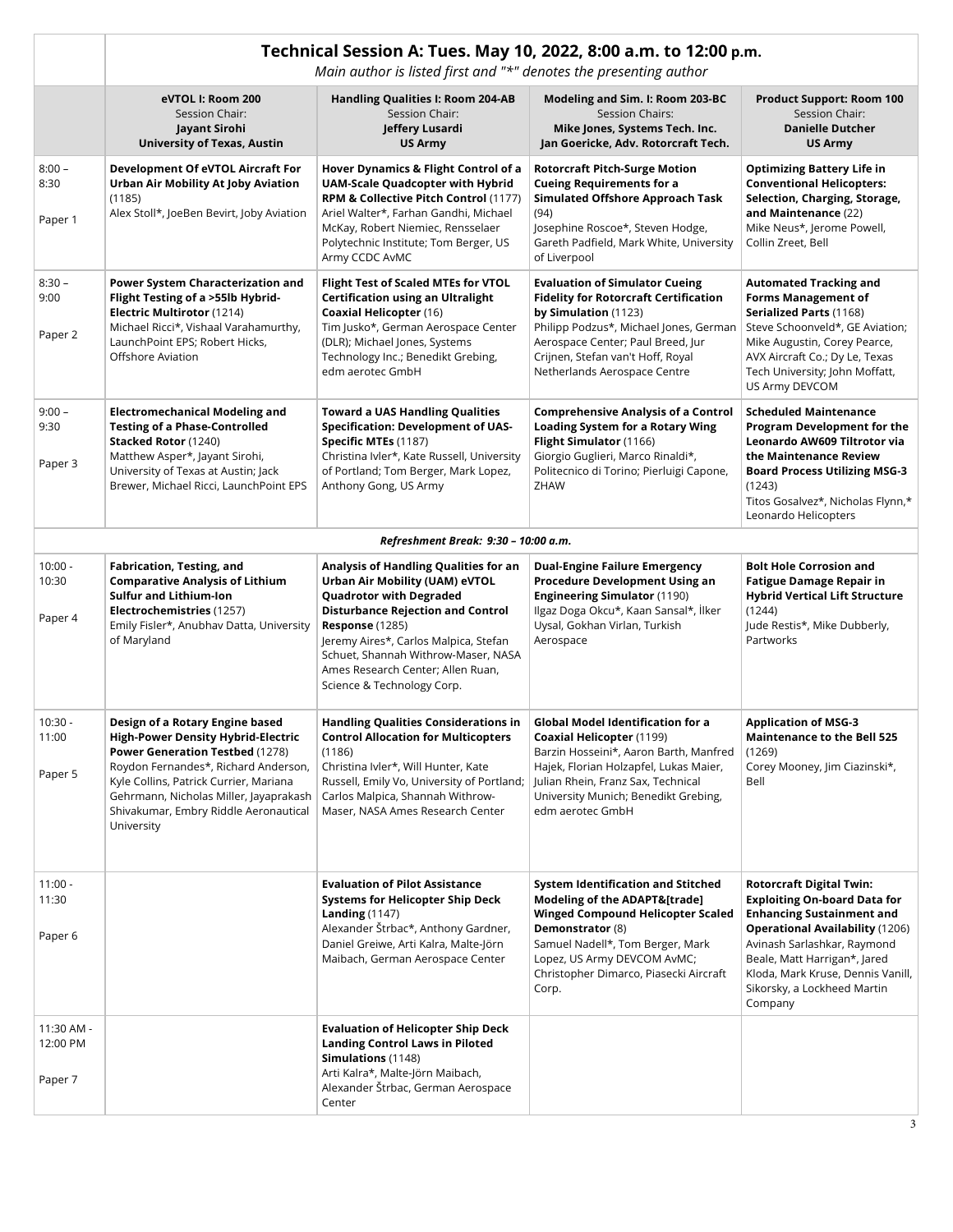|                                   | Technical Session B: Wed. May 11, 2022, 8:00 a.m. to 12:15 p.m.<br>Main author is listed first and "*" denotes the presenting author                                                                                       |                                                                                                                                                                                                                                                                                                                                                                  |                                                                                                                                                                                                                                 |                                                                                                                                                                                                                                                                                     |  |
|-----------------------------------|----------------------------------------------------------------------------------------------------------------------------------------------------------------------------------------------------------------------------|------------------------------------------------------------------------------------------------------------------------------------------------------------------------------------------------------------------------------------------------------------------------------------------------------------------------------------------------------------------|---------------------------------------------------------------------------------------------------------------------------------------------------------------------------------------------------------------------------------|-------------------------------------------------------------------------------------------------------------------------------------------------------------------------------------------------------------------------------------------------------------------------------------|--|
|                                   | Aerodynamics II: Ballroom C<br>Session Chair:<br><b>Manuel Kessler</b><br><b>University of Stuttgart</b>                                                                                                                   | Aircraft Design II: Room 202-AB<br>Session Chair:<br>Andy P. Bernhard<br>Sikorsky, a Lockheed Martin Co.                                                                                                                                                                                                                                                         | <b>Systems Eng./Avionics &amp; Systems</b><br>Joint Session: Room 100<br>Session Chairs:<br>Jim Garman, Sikorsky a LMCO<br>Harold Tiedeman, Collins Aero.                                                                       | Dynamics I: Room 201-A<br>Session Chair:<br><b>Jonathan Rogers</b><br><b>Georgia Institute of Technology</b>                                                                                                                                                                        |  |
| $8:00 -$<br>8:30<br>Paper 1       | <b>Computational Analysis of a Quiet</b><br>Single-Main Rotor Helicopter for Air<br>Taxi Operations (59)<br>Patricia Ventura Diaz, * David Garcia,<br>Seokkwan Yoon, NASA Ames Research<br>Center                          | Design and Optimization of Innovative<br><b>Tiltrotor Wing Control Surfaces</b><br>through Coupled Multibody-mid-<br>fidelity Aerodynamics Simulations<br>(1174) Alberto Savino*, Alessandro<br>Cocco, Alessandro De Gaspari, Andrea<br>Zanoni, Alex Zanottti, Politecnico di<br>Milano; João Cardoso, Daniel Carvalhais,<br>CEiiA; Vincenzo Muscarello, RMIT 34 | <b>High Preview of an Enterprise</b><br><b>Product Architecture (EPA) to</b><br>Support a Modular Open<br>Systems Approach (MOSA) (1226)<br>Thomas DuBois*, JHNA                                                                | <b>Higher Harmonic Control Simulation</b><br>with Actuators Designed by the<br>Physics-Based Approach (1212)<br>Kunhyuk Kong*, Byeonguk Im,<br>Sangloon Shin, Seoul National<br>University                                                                                          |  |
| $8:30 -$<br>9:00<br>Paper 2       | <b>Uncertainty Quantification Approach</b><br>for Rotorcraft Simulations (1239)<br>Buvana Jayaraman, * Rohit Jain, Andrew<br>Wissink, US Army CCDC AvMC; Manas<br>Khurana, Science & Technology Corp.                      | Structural Optimization of a Co-Axial<br><b>Compound Rotorcraft by using Three-</b><br><b>Dimensional Finite Element</b><br><b>Representation (69)</b><br>SunHoo Park*, TaeYong Chun, ByeongUK<br>Im, SangJoon Shin, Seoul National<br>University                                                                                                                | High Sikorsky Airframe Full<br>Spectrum Customer/Supplier<br>Collaboration (1122)<br>Darryl Toni*, Sikorsky, a Lockheed<br>Martin Co.                                                                                           | Model-Based Optimization of a<br><b>Tethering Device for Ultralight</b><br>Helicopters (97)<br>Benjamin Rothaupt*, Walter Fichter,<br>University of Stuttgart; Benedikt<br>Grebing, edm aerotec GmbH                                                                                |  |
| $9:00 -$<br>9:30<br>Paper 3       | <b>Transient and Quasi-steady</b><br><b>Numerical Simulations of Tiltrotor</b><br><b>Conversion Maneuvers (1173)</b><br>Steven Tran, * STC; Hyeonsoo Yeo, US<br>Army CCDC AvMC                                             | <b>Rotorcraft Conceptual Design</b><br><b>Methodology by Using Fully</b><br><b>Parametric CAD Model with Embedded</b><br><b>Empirical Formulations (108) Hasan</b><br>Ibacoglu, Abdullah Enes Coskun*, Tolga<br>Kayabasi, Turkish Aerospace Industries,<br>Inc.                                                                                                  | <b>Fifty Years of Innovation in</b><br>Performance Limit Indicator (A<br><b>Success Story of Airbus</b><br>Helicopters)<br>(38) Serge Germanetti*, Airbus<br>Helicopters                                                        | <b>Evolution in Buffet Loads</b><br><b>Determination for Tilt Rotor (1126)</b><br>Carlo Cassinelli, Maria Ludovica<br>Dall'Aglio*, Nicola Donini, Alberto<br>Angelo Trezzini, Leonardo Helicopters                                                                                  |  |
|                                   |                                                                                                                                                                                                                            | Refreshment Break in Exhibit Hall: 9:30 - 10:15 a.m.                                                                                                                                                                                                                                                                                                             |                                                                                                                                                                                                                                 |                                                                                                                                                                                                                                                                                     |  |
| $10:15 -$<br>10:45<br>Paper 4     | Time Efficient Methodology for the<br><b>Evaluation of Aerodynamics and</b><br><b>Flight Mechanics of the RACER</b><br><b>Compound Helicopter in Hover</b><br>under Cross Wind Conditions (1121)<br>Ronan Boisard, * ONERA | Design, Development, and Flight<br>Testing of a 25-Kilogram Quad-<br>Cyclocopter (1260)<br>Ramsay Ramsey*, Moble Benedict, David<br>Coleman, Saul Sanchez, Texas A&M<br>University; Atanu Halder, Embry-Riddle<br>Aeronautical University                                                                                                                        | <b>Mission System Needs for Small</b><br><b>Unmanned Systems (1170)</b><br>Max Taylor, Matthew Cunnien*,<br>James Kleveland, Collins Aerospace                                                                                  | <b>Relative Rotor Phasing for Vibratory</b><br><b>Load Minimization for a Coaxial</b><br>Multicopper (60)<br>Gaurav Makkar*, Farhan Gandhi,<br>Robert Niemiec, Rensselaer Polytechnic<br>Institute                                                                                  |  |
| $10:45 -$<br>11:15<br>Paper 5     | Quasi-Steady Aeromechanic<br><b>Helicopter Simulations Using Mid-</b><br><b>Fidelity Aerodynamics (65)</b><br>Philipp Kunze, * German Aerospace<br>Center); Tobias Ries, Airbus Helicopters                                | Design and Test of an Active<br><b>Pneumatic Trailing Edge Flap for High-</b><br>Speed Rotorcraft (1130)<br>Matt DiPalma*, Preston Bates, Tim Conti,<br>Claude Matalanis, Sikorsky, a Lockheed<br>Martin Co.; Joe Szefi, Invercon LLC                                                                                                                            | <b>Accuracy Improvement Methods</b><br>to a Deep Neural Network Model<br>in Computer Vision (40)<br>Grace Chrysilla*, The Boeing Co.                                                                                            | <b>H145 New Comfort Experience:</b><br><b>Upgrading From Four-Bladed HMR To</b><br>Five-Bladed BMR (1146)<br>Raphael Rammer*, Oliver Dieterich,<br>Stefan Dreher, Martijn Priems, Airbus<br>Helicopters                                                                             |  |
| $11:15 -$<br>11:45<br>Paper 6     | <b>High-fidelity Simulations of Rotors in</b><br><b>Compact Configuration (1235)</b><br>Sebastian Miesner*, Manuel Keßler,<br>Ewald Krämer, University of Stuttgart                                                        | <b>Modeling and Optimization of</b><br><b>Propulsion Systems for eVTOL Aircraft</b><br>(1181)<br>Willem Anemaat*, Drew Darrah, Wanbo<br>Liu, Bruno Moorthamers, Design,<br>Analysis and Research Corporation                                                                                                                                                     | <b>Observers for Robust Rotor State</b><br><b>Estimation (1128)</b><br>Omkar Halbe*, Manfred Hajek,<br>Florian Holzapfel, Technical<br>University Munich                                                                        | An Integrated Three-Dimensional<br><b>Aeromechanical Analysis of Lift</b><br><b>Offset Coaxial Rotors (83)</b><br>Mrinalgouda Patil*, Paulo Arias*, James<br>Baeder, Anubhav Datta, University of<br>Maryland                                                                       |  |
| 11:45 am -<br>12:15 pm<br>Paper 7 | <b>Experimental Evaluation of Multi-</b><br><b>Rotor Aerodynamic Interactions</b><br>(1182) Daley Wylie,* Abraham Atte,*<br>Juergen Rauleder, Georgia Institute of<br>Technology                                           | <b>Examining a Tandem-Rotor</b><br><b>Configuration for the Electric Urban</b><br>Air Mobility Mission (90)<br>Erik Scott*, University of Maryland                                                                                                                                                                                                               | <b>Evaluation of Flight Control</b><br>System Architectures for the AH-<br>64 (109)<br>Bryan Chu*, Russell Enns, Gary<br>Klein, The Boeing Co.                                                                                  | Lichten Runner-up Paper: High-<br><b>Fidelity Modelling of Actuation</b><br><b>Systems for Nonlinear</b><br>Aeroservoelastic Analysis of<br>Tiltrotor (1163) Federico Pellegrino*,<br>Alberto Angelo Trezzini, Leonardo<br>Helicopters; Giuseppe Quaranta,<br>Politecnico di Milano |  |
| $12:15 -$<br>12:45<br>Paper 8     |                                                                                                                                                                                                                            |                                                                                                                                                                                                                                                                                                                                                                  | An Evaluation of Human<br>Performance with a Large Area<br>Touchscreen in a Simulated<br><b>Rotary Wing Environment (113)</b><br>Margaret Lampazzi, Jason<br>Browning, Sikorsky; Catherine<br>Daly*, Kathryn Guy, Sikorsky/LMCO | 4                                                                                                                                                                                                                                                                                   |  |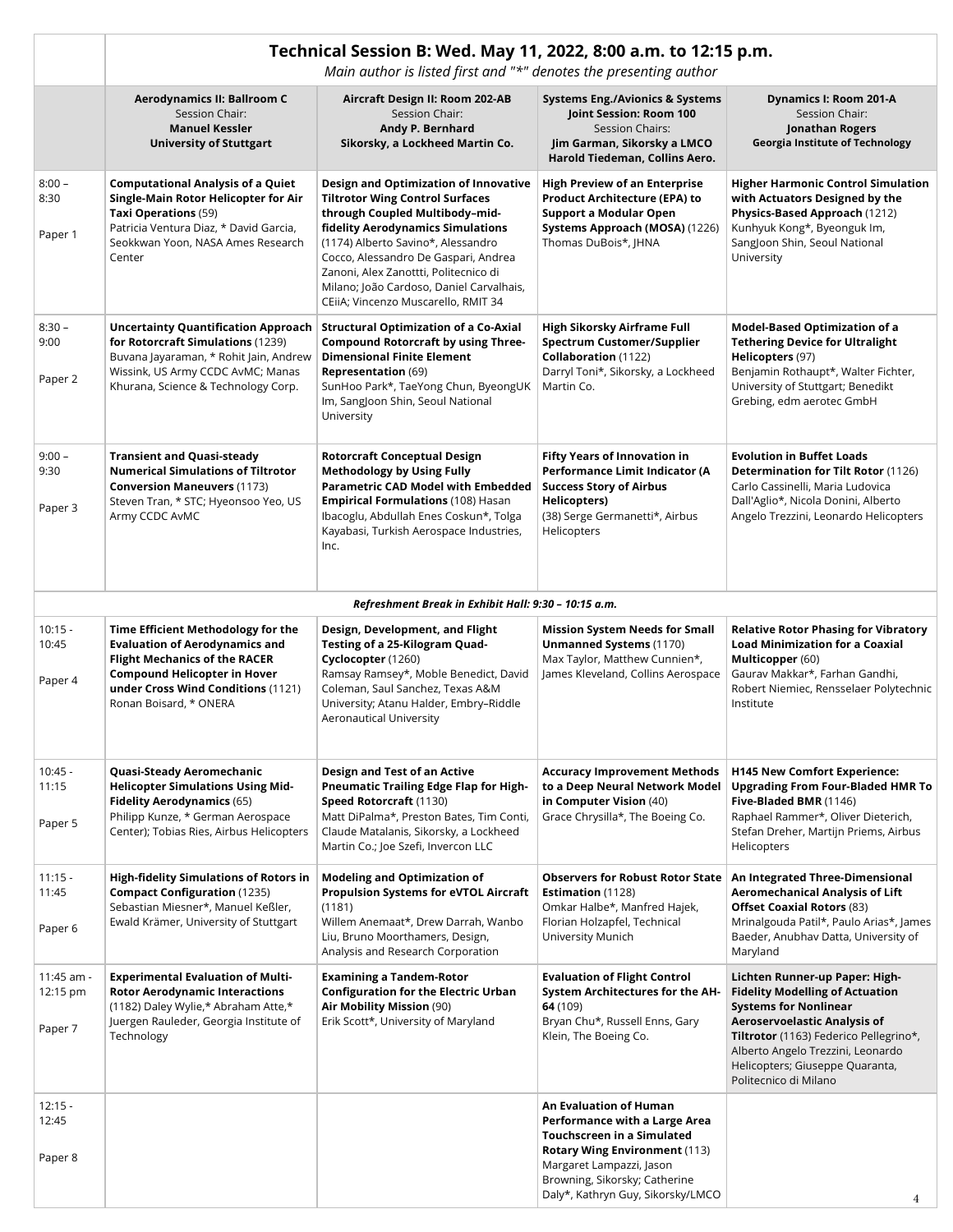|                                   | Technical Session B: Wed. May 11, 2022, 8:00 a.m. to 12:15 p.m.<br>Main author is listed first and "*" denotes the presenting author                                                                                                                         |                                                                                                                                                                                                                                                                                                                                                                      |                                                                                                                                                                                                                                                                                                 |                                                                                                                                                                                                                                                                                                        |                                                                                                                                                                                                                                                                   |
|-----------------------------------|--------------------------------------------------------------------------------------------------------------------------------------------------------------------------------------------------------------------------------------------------------------|----------------------------------------------------------------------------------------------------------------------------------------------------------------------------------------------------------------------------------------------------------------------------------------------------------------------------------------------------------------------|-------------------------------------------------------------------------------------------------------------------------------------------------------------------------------------------------------------------------------------------------------------------------------------------------|--------------------------------------------------------------------------------------------------------------------------------------------------------------------------------------------------------------------------------------------------------------------------------------------------------|-------------------------------------------------------------------------------------------------------------------------------------------------------------------------------------------------------------------------------------------------------------------|
|                                   | eVTOL II: Room 200<br>Session Chair:<br>Jayant Sirohi<br><b>University of Texas, Austin</b>                                                                                                                                                                  | Handling Qual. II: Room 204-AB<br>Session Chair:<br>Jeffery Lusardi<br><b>US Army</b>                                                                                                                                                                                                                                                                                | Modeling Sim. II: Room 203-BC<br>Session Chairs:<br>Mike Jones, Systems Tech. Inc.<br>Jan Goericke, ART                                                                                                                                                                                         | Propulsion I: Room 202-CD<br>Session Chair:<br>John Mordosky<br><b>Boeing Co.</b>                                                                                                                                                                                                                      | Unmanned I: Room 201-BC<br>Session Chair:<br>Jack Langelaan<br>Pennsylvania State Univ.                                                                                                                                                                           |
| $8:00 - 8:30$<br>Paper 1          | <b>Drag Performance</b><br><b>Degradation Due to Icing</b><br>of eVTOL (1202)<br>Geoffrey Karli*, Jose<br>Palacios, Sihong Yan, Penn<br>State; Robert McKillip,<br>Continuum Dynamics Inc.                                                                   | <b>Seeking Lift Share: Design</b><br><b>Tradeoffs for a Winged Single</b><br><b>Main Rotor Helicopter (62)</b><br>Mark Lopez*, Tom Berger, Eric<br>Tobias, US Army CCDC AvMC; Emily<br>Glover, Ashwani Padthe, San Jose<br><b>State University</b>                                                                                                                   | Implementation and<br><b>Linearization of a Rotor</b><br>Simulation with a State-Space<br>Free-Vortex Wake Model (6)<br>Umberto Saetti*, Auburn<br>University; Joseph Horn,<br>Pennsylvania State University                                                                                    | Dynamic Load Analysis of<br><b>Motion Converter Ball</b><br><b>Bearings in a Pericyclic</b><br>Transmission (89)<br>Nick Weinzapfel*, Nathan<br>Bolander, Sentient Science;<br>T. Mathur, AgustaWestland;<br>E. Smith, Penn State; H.<br>DeSmidt, Univ. of Tennessee                                   | A Novel Co-simulation<br><b>Framework for Verification &amp;</b><br><b>Validation of GNC Algorithms</b><br>for Autonomous UAV (77)<br>Victor Dezobry*, Federico<br>Cappuzzo, Siemens; D. Bianchi,<br>S. Di Gennaro, Università degli<br>Studi dell'Aquila         |
| $8:30 - 9:00$<br>Paper 2          | <b>Comprehensive Simulation</b><br>for eVTOL Aircraft-<br><b>Diagnosing Coupled</b><br>Airframe-Propulsion<br><b>Dynamic Instabilities (53)</b><br>Felix Brenner, Llorenc<br>Foraste Gomez, Patrick<br>O'Heron*, Gamma Tech.; J.<br>Goericke, M. Hasbun, ART | <b>Neuromuscular Response</b><br><b>Comparison for Center and Side</b><br><b>Stick Positions (1216)</b><br>Edward Bachelder*, San Jose State<br>University; Bimal Aponso, Federal<br>Aviation Administration; Jeff<br>Lusardi, US Army CCDC AvMC                                                                                                                     | <b>Implementation and</b><br><b>Linearization of a State-Space</b><br><b>Free-Vortex Wake Model</b><br>forFlapping-Wing Flight (5)<br>Umberto Saetti*, Auburn<br>University; Joseph Horn,<br>Pennsylvania State University                                                                      | Relative Adhesive Wear<br><b>Performance of Rolling</b><br><b>Element Bearing Material</b><br><b>Pairs (96)</b><br>Robert Sadinski, Carl Hager*,<br>Dave Prock, Timken<br>Company                                                                                                                      | <b>Transition Trajectory</b><br><b>Planning &amp; Control for</b><br>Quadrotor Biplanes in<br><b>Obstacle Cluttered</b><br><b>Environments</b> (1228)<br>Kristoff McIntosh*, Jae Woo<br>Kim, Sandipan Mishra, RPI, J.P.<br>Reddinger, DEVCOM Army<br>Research Lab |
| $9:00 - 9:30$<br>Paper 3          | <b>Flight Characteristics of</b><br>AAM/UAM-Scale<br><b>Quadcopters Under</b><br><b>Atmospheric Turbulence</b><br>(1129)<br>Matthew Bahr*, Etana<br>Ferede, Farhan Gandhi,<br>Rensselaer Polytechnic<br>Institute                                            | <b>Towards Handling Qualities and</b><br>Automation Assessment for<br><b>Certification of eVTOL Aircraft</b><br>(1261) Michael Jones, David Klyde*,<br>Systems Tech.; R. Schaller, D. Sizoo,<br>D. Webber, J. van Houdt, FAA; R.<br>Simmons, NASA/FAA Ret.; D.<br>Mitchell, Mitchell Aero.; M. Feary,<br>NASA ARC.; M. Schubert, Tiltrotor<br>Flight Test Consulting | A Multirotor Inflow Model<br><b>Based on Combined</b><br><b>Momentum Theory and</b><br><b>Simple Vortex Theory</b><br>(CMTSVT) for Flight<br><b>Simulations</b> (42)<br>Feyyaz Guner*, German<br>Aerospace Center                                                                               | <b>Integrating a Torque</b><br><b>Measurement System for</b><br>the GE T408 Engine into a<br><b>CH-47D Chinook (99)</b><br>Daniel Kakaley*, Scott<br>Kennedy, Caryn Kopay, Gary<br>Martin, Parker LORD; R. Kyff,<br>GE Aviation; G. Lane, K.<br>Durbin, US Army DEVCOM<br>AvMC; K. Ignatuk, Boeing Co. | <b>Feature-Based Vision for</b><br><b>Stochastic Motion Tracking</b><br><b>Under Partial Occlusion (1208)</b><br>Abhishek Shastry*, Inderjit<br>Chopra, Anubhav Datta,<br>University of Maryland                                                                  |
|                                   |                                                                                                                                                                                                                                                              |                                                                                                                                                                                                                                                                                                                                                                      | Refreshment Break in Exhibit Hall: 9:30 - 10:15 a.m.                                                                                                                                                                                                                                            |                                                                                                                                                                                                                                                                                                        |                                                                                                                                                                                                                                                                   |
| $10:15 -$<br>10:45<br>Paper 4     | <b>Experimental Evaluation of</b><br>Panel-Method-Based Path<br>Planning for eVTOL in A<br><b>Scaled Urban Environment</b><br>(1215)<br>Zeynep Bilgin*, Ilkay<br>Yavrucuk, Middle East Tech.<br>Univ.; Murat Bronz, ENAC                                     | An Explanation of Unanticipated<br>Yaw Phenomenom on<br>Helicopters (1125)<br>David Ferullo*, Airbus Helicopters                                                                                                                                                                                                                                                     | Design, Modeling, and Flight<br><b>Dynamics Analysis of Generic</b><br><b>Lift-Offset Coaxial Rotor</b><br><b>Configurations</b> (1131)<br>Ashwani Padthe*, Emily Glover,<br>San Jose State University; T.<br>Berger, M. Lopez, E. Tobias, US<br>Army CCDC AvMC; O. Juhasz, US<br>Naval Academy | <b>CFD Modeling Framework</b><br><b>Development for Robust</b><br>Rotorcraft Design (1140)<br>Shyam Neerarambam*, M.<br>Alexander, C. Berezin, D.<br>Bernier, N. Birtwell, D.<br>Coleman, R. Cotton, J.<br>Frydman, D. Halline, D.<br>Lamb, Sikorsky, a LMCO                                           | <b>Acceleration of Heuristic</b><br><b>Motion Planning for</b><br><b>Unmanned Aerial Vehicles</b><br>(1200)<br>Neelanga Thelasingha*, A.<br>Agung Julius, Sandipan Mishra,<br>Kaushik Nallan, Rensselaer<br>Polytechnic Institute                                 |
| $10:45 -$<br>11:15<br>Paper 5     | <b>High-Fidelity Analysis of</b><br><b>Six-Passenger Quadrotor</b><br>Air Taxi Concept (34)<br>Cameron Druyor,* Li Wang,<br>NASA Langley Research<br>Center                                                                                                  | <b>NGCTR-TD Tiltrotor Autorotation</b><br><b>Numerical Investigation (1120)</b><br>Fabio Riccardi, Giuliano Prando,<br>Line Up Aviation; Federico Del<br>Grande, Valentina Giuliani, Matteo<br>Pecoraro*, Andrea Ragazzi,<br>Leonardo Helicopters                                                                                                                    | A Comparison of High-Fidelity<br><b>Simulation Approaches for</b><br><b>Interactional Aerodynamics of</b><br><b>Multirotor Systems in</b><br><b>Forward Flight (1132)</b><br>Abhishek Chopra*, Farhan<br>Gandhi, Richard Healey, Onkar<br>Sahni, RPI                                            | <b>Advanced Data analytics</b><br>for Dynamic Systems<br><b>Monitoring (1162)</b><br>Océane Martin, Ammar<br>Mechouche, Emmanuel<br>Mermoz*, Airbus Helicopters                                                                                                                                        |                                                                                                                                                                                                                                                                   |
| $11:15 -$<br>11:45<br>Paper 6     | <b>Parametric Investigation</b><br>of Flow over a Rotor-Blown<br>Wing using High-fidelity<br><b>Simulations</b> (58)<br>Ullhas Udaya Hebbar*,<br>Farhan Gandhi, Onkar Sahni,<br>RPI                                                                          | <b>Load Alleviation Control vs. Load</b><br>Limiting Control: Pros and Cons.<br>(1255)<br>Chams Eddine Mballo*, J.V.R<br>Prasad, Georgia Institute of<br>Technology                                                                                                                                                                                                  | <b>Physics and Improved</b><br><b>Simulations for</b><br><b>Computational Modeling of</b><br>Synthetic Jets (1172)<br>Aaron Crawford*, Marilyn J.<br>Smith, Georgia Institute of<br>Technology                                                                                                  | <b>Dynamic Simulation of a</b><br>Rotor System with<br>Variable Speed (1217)<br>Michael Weigand*, M.<br>Bischläger, A. Poks, J. Koch,<br>Technical University; C.<br>Gross, Zoerkler Gears                                                                                                             |                                                                                                                                                                                                                                                                   |
| 11:45 am -<br>12:15 pm<br>Paper 7 | <b>Advanced Thermal</b><br><b>Analysis Methodologies to</b><br><b>Support eVTOL Propulsion</b><br><b>System Optimization (1288)</b><br>Lee Rogers * Thomas<br>Holdstock, Drive System<br>Design                                                              |                                                                                                                                                                                                                                                                                                                                                                      |                                                                                                                                                                                                                                                                                                 |                                                                                                                                                                                                                                                                                                        |                                                                                                                                                                                                                                                                   |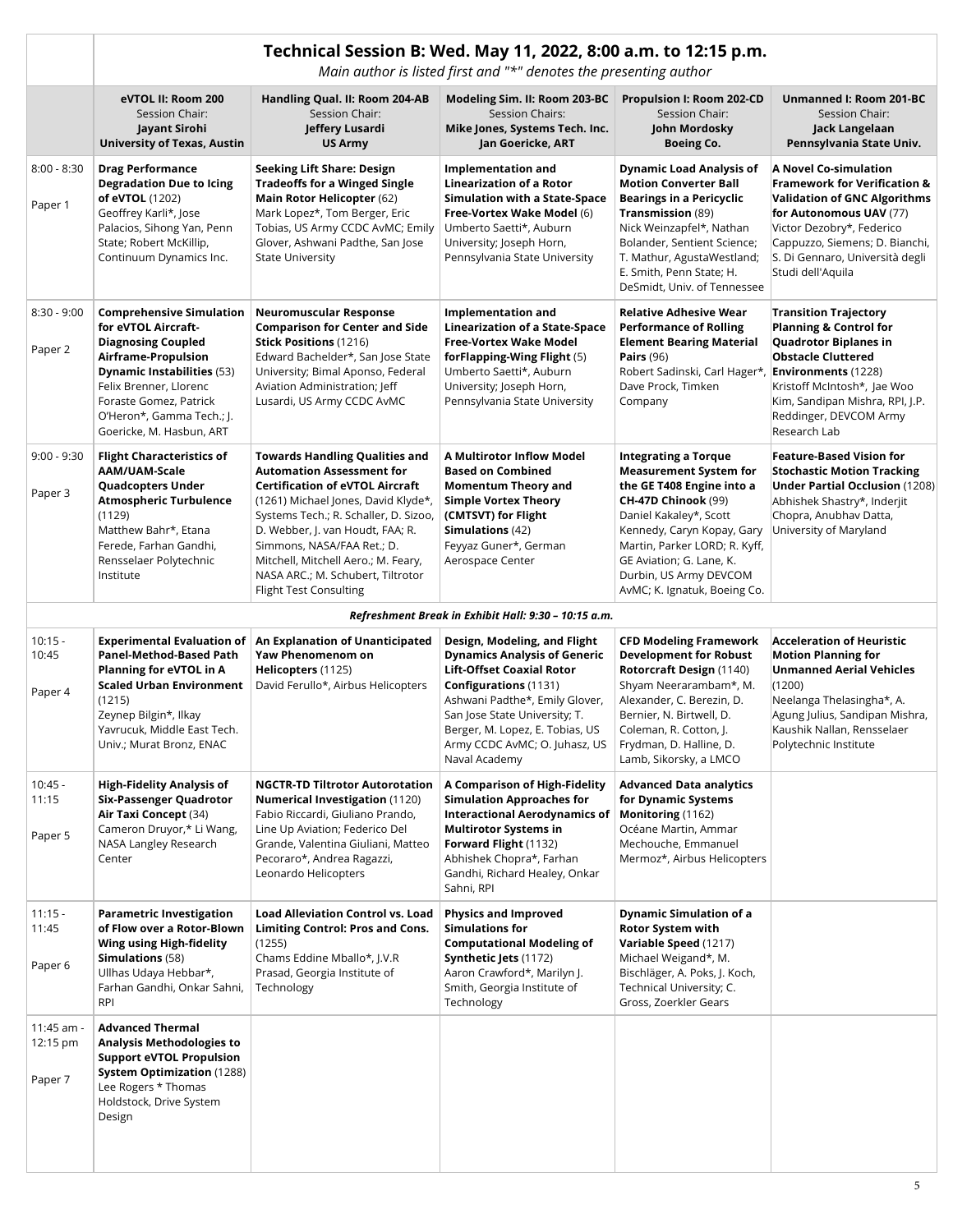|                             | Technical Session C: Wed. May 11, 2022, 1:45 to 6:00 p.m.<br>Main author is listed first and "*" denotes presenting author                                                                                                                                                                                                |                                                                                                                                                                                                                                                                                                                                                                                                                  |                                                                                                                                                                                                                                                                |                                                                                                                                                                                                                                                                                                    |
|-----------------------------|---------------------------------------------------------------------------------------------------------------------------------------------------------------------------------------------------------------------------------------------------------------------------------------------------------------------------|------------------------------------------------------------------------------------------------------------------------------------------------------------------------------------------------------------------------------------------------------------------------------------------------------------------------------------------------------------------------------------------------------------------|----------------------------------------------------------------------------------------------------------------------------------------------------------------------------------------------------------------------------------------------------------------|----------------------------------------------------------------------------------------------------------------------------------------------------------------------------------------------------------------------------------------------------------------------------------------------------|
|                             | <b>Acoustics II: Room 100</b><br>Session Chair:<br>James Baeder<br><b>University of Maryland</b>                                                                                                                                                                                                                          | Adv. Vertical Flight I: Room 202-AB<br>Session Chair:<br><b>Moble Benedict</b><br><b>Texas A&amp;M University</b>                                                                                                                                                                                                                                                                                                | Aerodynamics III: Ballroom C<br>Session Chair:<br>Juergen Rauleder<br>Georgia Institute of Tech.                                                                                                                                                               | Crew Stations I: Room 201-A<br><b>Session Chair:</b><br><b>Karen Feigh</b><br>Georgia Institute of Tech.                                                                                                                                                                                           |
| $1:45 -$<br>2:15<br>Paper 1 | <b>Helicopter Noise Source Separation</b><br>Using an Order Tracking Filter (30)<br>Joel Sundar Rachaprolu*, Eric<br>Greenwood, Pennsylvania State<br>University                                                                                                                                                          | <b>Transition Performance of Tilt</b><br><b>Propeller Aircraft (1189)</b><br>Alex Stoll*, Gregor Veble Mikić, Joby<br>Aviation                                                                                                                                                                                                                                                                                   | Analytical Model Development for<br><b>Rotors Hovering Above Heaving</b><br><b>Surfaces</b> (1299)<br>Joseph Milluzzo*, Scott Davids, US<br>Naval Academy; John Tritschler, US<br>Naval Test Pilot School                                                      | <b>Further Simulated Flight Trial</b><br><b>Assessment of Novel</b><br><b>Autorotation Cueing Methods</b><br>(1201)<br>Mushfiqul Alam*, Cranfield<br>University; Jonathan Rogers,<br>Georgia Institute of Tech.;<br>Michael Jump*, University of<br>Liverpool                                      |
| $2:15 -$<br>2:45<br>Paper 2 | <b>Measured Acoustic Characteristics of</b><br>Low Tip Speed eVTOL Rotors in Hover<br>(1253)<br>Jonathan Fleming*, Jacob Gold,<br>Matthew Langford, Technology in<br>Blacksburg, Inc.; Kyle Schwartz, David<br>Wisda, AVEC, Inc.; Nathan Alexander,<br>Jeremiah Whelchel, Virginia Polytechnic<br><b>State University</b> | <b>Robotic Hummingbird versus</b><br>Quadrotor: a Flight Dynamics and<br><b>Gust Response Comparison (1272)</b><br>David Coleman*, Moble Benedict, Texas<br><b>A&amp;M University</b>                                                                                                                                                                                                                            | <b>Helicopter Shipboard Operation:</b><br><b>Effect of Atmospheric Boundary</b><br>Layer on Turbulent Ship Airwake and<br>Rotor Aerodynamic Loads (1220)<br>Neda Taymourtash, Alberto Guardone,<br>Myles Morelli, Giuseppe Quaranta*,<br>Politecnico di Milano | Differential Role of<br><b>Gravitoinertial Cues for Active</b><br>and Passive Control in<br><b>Degraded Visual Environments</b><br>(1314)<br>Martine Godfroy-Cooper*<br>Edward Bachelder, Joel Miller,<br>San Jose State University; Benoit<br>Bardy, Euromov; Jean-<br>Christophe Sarrazin, ONERA |
| $2:45 -$<br>3:15<br>Paper 3 | <b>Ground-based Acoustic</b><br><b>Measurements of Small Multirotor</b><br><b>Aircraft</b> (1211)<br>Nicholas Blaise Konzel, Eric<br>Greenwood*, Pennsylvania State<br>University                                                                                                                                         | <b>Blade Shape Optimization of Mars</b><br><b>Helicopter Exploring Pit Craters (93)</b><br>Masahiko Sugiura*, Keita Kimura, Akira<br>Oyama, Hideaki Sugawara, Yasutada<br>Tanabe, Japan Aerospace Exploration<br>Agency; Y. Buto, M. Sato, K. Yoshikawa,<br>Kogakuin University; M. Kanazaki, D.<br>Kikuchi, Y. Kishi, Tokyo Metropolitan<br>University; T. Minajima, Tokyo<br>University of Agriculture & Tech. | <b>Automated Inference of Vortex Core</b><br><b>Physics of Hovering Rotor Wakes</b><br><b>Using Machine Learning Techniques</b><br>(1280)<br>Jennifer Abras*, Nathan Hariharan,<br><b>HPCMP CREATE™</b>                                                        | 3D Conformal Pilot Cueing for<br>Rotorcraft Shipboard<br><b>Landings: On-Demand</b><br><b>Trajectory Generation used</b><br>with a Flight Path Marker Cue<br>(1175)<br>Robert Walters*, Karen Feigh,<br>Mahmoud Hayajnh, J.V.R.<br>Prasad, Georgia Institute of<br>Technology                      |
|                             |                                                                                                                                                                                                                                                                                                                           | Refreshment Break in Exhibit Hall: 3:15 – 4:00 p.m.                                                                                                                                                                                                                                                                                                                                                              |                                                                                                                                                                                                                                                                |                                                                                                                                                                                                                                                                                                    |
| $4:00 -$<br>4:30<br>Paper 4 | A Realistic Rotorcraft Noise<br><b>Footprint Computation for Low-</b><br>Noise Trajectory Optimization (74)<br>Pierre Dieumegard*, Julien Caillet,<br>Frédéric Guntzer, Airbus Helicopters;<br>Sonia Cafieri, Université de Toulouse                                                                                      | <b>Optimization of Coaxial Rotor</b><br>System for a Gun-launched Micro Air<br>Vehicle (24)<br>Hunter Denton*, Moble Benedict, Texas<br>A&M University; Hao Kang, US Army<br>Research Lab                                                                                                                                                                                                                        | Large Eddy Simulation of the Wakes<br>of Three Urban Air Mobility Vehicles<br>(63)<br>Denis-Gabriel Caprace*, Andrew Ning,<br>Brigham Young University                                                                                                         | <b>Development and Evaluation</b><br>of Coupling Modes and Haptic<br><b>Functions enabled by Active</b><br>Inceptor integration in<br><b>Cockpits</b> (1145)<br>Laurent Binet*, Raphaël Perret,<br>ONERA                                                                                           |
| 4:30 -<br>5:00<br>Paper 5   | <b>Flyover Noise Comparison Between</b><br><b>Joby Aircraft and Similar Aircraft</b><br>(1180)<br>Jeremy Bain*, Greg Goetchius, David<br>Josephson, Joby Aviation                                                                                                                                                         | Hoverfoil™ Design and Testing (1282)<br>Kelly Echols, Randall Petersen*, LeVanta<br>Tech LLC                                                                                                                                                                                                                                                                                                                     | <b>Investigation of Dynamic Stall</b><br>Leading-Edge Flow Features at a Low<br><b>Transitional Reynolds Number (103)</b><br>Jagdeep Batther, Seongkyu Lee,*<br>University of California, Davis                                                                |                                                                                                                                                                                                                                                                                                    |
| $5:00 -$<br>5:30<br>Paper 6 | <b>Variation in Helicopter Noise During</b><br><b>Approach Maneuvers (1277)</b><br>Damaris Zachos*, Kenneth Brentner,<br>Eric Greenwood, Lauren Weist,<br>Pennsylvania State University                                                                                                                                   | <b>Steady &amp; Transient Hover</b><br><b>Performance Investigation of Electric</b><br><b>Medium-sized Variable-RPM Rotor</b><br>(1259) Peter Ryseck*, Inderjit Chopra,<br>University of Maryland; Rajneesh Singh,<br>DEVCOM Army Research Lab; Mark<br>Lopez, US Army DEVCOM AVMC; Emily<br>Glover, San Jose State University                                                                                   |                                                                                                                                                                                                                                                                |                                                                                                                                                                                                                                                                                                    |
| $5:30 -$<br>6:00<br>Paper 7 | <b>Analysis of Rotor Noise during</b><br><b>Maneuvering Flight based on</b><br><b>CLORNS Solver (1291)</b><br>Xi Chen*, Muyang Lin, Weiqi Wang,<br>Qijun Zhao, Nanjing University of<br>Aeronautics and Astronautics                                                                                                      |                                                                                                                                                                                                                                                                                                                                                                                                                  |                                                                                                                                                                                                                                                                |                                                                                                                                                                                                                                                                                                    |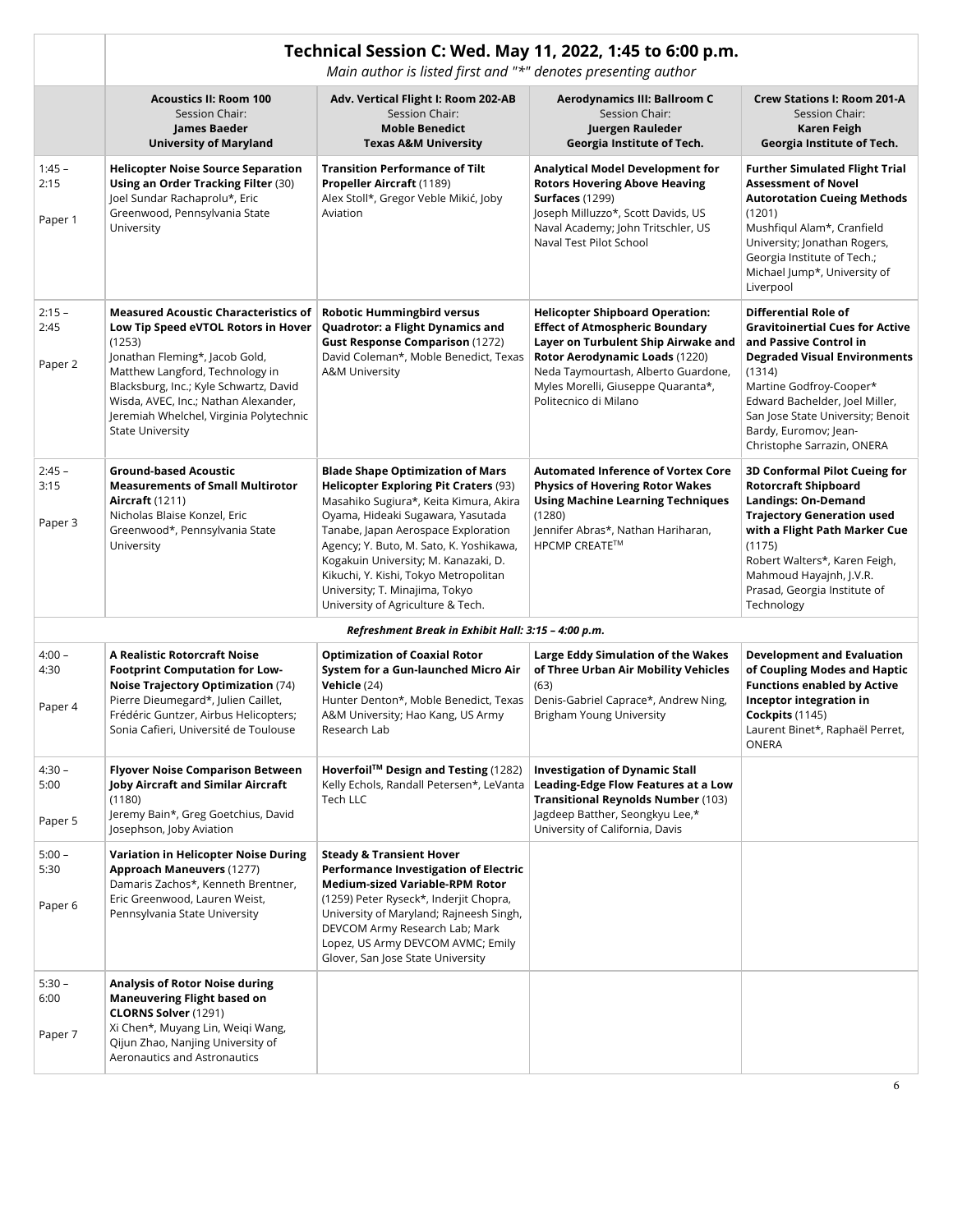|                             | Technical Session C: Wed. May 11, 2022, 1:45 to 6:00 p.m.<br>Main author is listed first and "*" denotes presenting author                                                                                                                                                            |                                                                                                                                                                                                                                                        |                                                                                                                                                                                                                                                                                                                      |                                                                                                                                                                                                                                                                  |                                                                                                                                                                                                                                    |
|-----------------------------|---------------------------------------------------------------------------------------------------------------------------------------------------------------------------------------------------------------------------------------------------------------------------------------|--------------------------------------------------------------------------------------------------------------------------------------------------------------------------------------------------------------------------------------------------------|----------------------------------------------------------------------------------------------------------------------------------------------------------------------------------------------------------------------------------------------------------------------------------------------------------------------|------------------------------------------------------------------------------------------------------------------------------------------------------------------------------------------------------------------------------------------------------------------|------------------------------------------------------------------------------------------------------------------------------------------------------------------------------------------------------------------------------------|
|                             | Dynamics II: Room 202-CD<br>Session Chair:<br>Jonathan Rogers<br>Georgia Institute of<br><b>Technology</b>                                                                                                                                                                            | <b>Modeling &amp; Simulation III:</b><br><b>Room 203-BC</b><br>Session Chair:<br>Mike Jones, Systems Tech. Inc.<br>Jan Goericke, ART                                                                                                                   | Safety: Room 200<br>Session Chair:<br>Alexia Payan<br>Georgia Institute of Tech.                                                                                                                                                                                                                                     | <b>Structures &amp; Materials I:</b><br>Room 204-AB<br>Session Chair:<br><b>Larry Pilkington</b><br><b>Columbia Helicopters</b>                                                                                                                                  | <b>Test &amp; Evaluation I:</b><br><b>Room 201-BC</b><br>Session Chair:<br><b>Donald Byrne</b><br>Boeing Co. (Ret.)                                                                                                                |
| $1:45 -$<br>2:15<br>Paper 1 | <b>Pilot Biomechanics for the</b><br><b>Definition of a Rotorcraft-Pilot</b><br><b>Interaction Experiment (118)</b><br>Andrea Zanoni, A. Cocco, D.<br>Marchesoli, Pierangelo<br>Masarati* C. Talamo, Politecnico<br>di Milano; F. Colombo, E. Fosco,<br>S. Kemp, Leonardo Helicopters | A Comparative Assessment of<br>the NATO-GD and SFS2 Ship<br>Airwakes and their Influence<br>upon Helicopter Aerodynamic<br><b>Loading</b> $(1222)$<br>Nicholas Fernandez*, leuan<br>Owen, Neale Watson, Mark<br>White, University of Liverpool         | Safety Considerations on the<br><b>Operation of Electric Vertical</b><br>and Takeoff Landing (VTOL)<br>Aircraft at Airports and<br>Vertiports (104)<br>Gaël Le Bris*, Loup-Giang<br>Nguyen, WSP USA                                                                                                                  | <b>The Application of</b><br><b>Sandwich Technology to</b><br>the Airframe Structure<br>of Helicopters (73)<br>Rainer Arelt*, Jan-<br>Christoph Arent, Mathias<br>Dambaur, Stefan Goerlich,<br>Benjamin Hailer, Airbus                                           | <b>Automatic Category A</b><br>Takeoff for H145 -<br><b>Development and Flight</b><br><b>Testing</b> (111)<br>Carl Ockier*, Paul Prevost,<br>Daniel Reber, Marc Salesse-<br>Lavergne, Airbus                                       |
| $2:15 -$<br>2:45<br>Paper 2 | On the Impact of Flight<br><b>Control Systems on Kinetosis</b><br>of Helicopter Passengers (44)<br>Süleyman Özkurt*, Walter<br>Fichter, University of Stuttgart;<br>Christian Fischer, Airbus<br>Helicopters; Heinrich Bülthoff,<br>Max Planck Society                                | The Effect of Lift Position on<br>Helicopter Recovery to a Twin-<br><b>Island Aircraft Carrier (1151)</b><br>Neale Watson*, Ieuan Owen,<br>Mark White, University of<br>Liverpool; Richard Lynn, QinetiQ                                               | The Safety of Advanced Air<br>Mobility and the Effects of<br>Wind in the Urban Canyon<br>(1152)<br>Sharon Schajnoha, Maryam Al<br>Labbad, Guy Larose*, RWDI; Hali<br>Barber, Alanna Wall, National<br>Research Council Canada                                                                                        | Development of a 3D<br><b>Braided Preform for a</b><br><b>Rotorcraft Flex-beam</b><br>(1127) Christopher<br>Pastore*, T. Liao, Thomas<br>Jefferson Univ.; B. Ong,<br>Consultant; H. Lam, DE<br>Tech.; T. Chen, S. Ng, US<br>Navy; D. Nguyen, Sikorsky,<br>a LMCO | Full-Scale Investigation of<br>Rotor/Obstacle<br>Interactions using an<br><b>Elevated Fixed Platform</b><br>(1153)<br>Mark Silva*, Eric Hayden,<br>Leighton Myers, US NAVAIR;<br>John Holder, John Tritschler*<br><b>US NAWCAD</b> |
| $2:45 -$<br>3:15<br>Paper 3 | <b>Cheeseman Award Paper:</b><br><b>Damper Model Identification</b><br><b>Using Hybrid Physical and</b><br><b>Machine Learning Based</b><br>Approach (1322)<br>Michele Zilletti* Ermanno Fosco,<br>Leonardo Helicopters                                                               | <b>Towards Certification by</b><br>Simulation with model-based<br>continuous Engineering<br>Processes showcased on<br>eVTOL Application (1242)<br>Marcel Gottschall, Bastian<br>Binder, Alexis Castel*, ESI Group                                      | <b>Physics-Based Detection of the</b><br><b>Proximity to Loss of Tail Rotor</b><br><b>Effectiveness Within the</b><br><b>Helicopter Flight Data</b><br><b>Monitoring Program (41)</b><br>Paola Zanella*, Concepts<br>Beyond; Charles Johnson, FAA;<br>Dimitri Mavris, JVR Prasad,<br>Georgia Institute of Technology | Vitrimer Carbon Fiber<br><b>Composites for</b><br><b>Rotorcrafts Components</b><br>with Fatigue Reverse<br><b>Ability</b> (1141)<br>Mithil Kamble*, Nikhil<br>Koratkar, Catalin R Picu,<br>Sikharin Pranompont, RPI                                              | <b>Flight Test Validation of</b><br><b>Thrust Axis Tactile Cueing</b><br>System on AW609 Tiltrotor<br>(1262)<br>Lucia DeNicola*, Luca<br>Belluomini, Ahmad Haidar,<br>Sid Xiao, Leonardo<br>Helicopters                            |
|                             |                                                                                                                                                                                                                                                                                       |                                                                                                                                                                                                                                                        | Refreshment Break in Exhibit Hall: 3:15 - 4:00 p.m.                                                                                                                                                                                                                                                                  |                                                                                                                                                                                                                                                                  |                                                                                                                                                                                                                                    |
| $4:00 -$<br>4:30<br>Paper 4 | <b>Blade Load Reconstruction</b><br>from Embedded Strain<br><b>Measurements (1198)</b><br>Pierangelo Masarati, P. Bettini,<br>D. Rigamonti, Carmen Talamo*<br>Politecnico di Milano; D. De<br>Gregoriis, R. Cumbo, Siemens                                                            | Verification, Validation and<br><b>Calibration Under Uncertainty</b><br>for a Scaled Experimental<br>Rotor Model (64)<br>Neda Taymourtash, Giuseppe<br>Abate, Matteo Daniele, Giuseppe   John Hewitt*, Loan (Joan)<br>Quaranta*, Politecnico di Milano | <b>A Method to Reduce</b><br><b>Rotorcraft Development Risk</b><br>by Integrating Historical<br><b>Quantitative Risk Assessment</b><br>into Fault Tree Models (1276)<br>Pham*, Sikorsky, a LMCO                                                                                                                      | Analysis of a Sharp<br>Radius on the Shank of a<br>Ring Locked Stud (1150)<br>Lin Liu*, David Binney,<br>Sikorsky, a Lockheed<br>Martin Co.                                                                                                                      | Nonlinear Finite Element Energy-Maneuverability as<br>a Framework for<br>Performance and<br><b>Handling Qualities Testing</b><br>(1300) John Tritschler*, US<br>Naval Test Pilot School;<br>Brandon Dotson, US Army                |
| $4:30 -$<br>5:00<br>Paper 5 | The Inter-2-Blade Lead-Lag<br>Damper Concept (117)<br>Pierangelo Masarati*, Leonardo<br>Frison, Andrea Zanoni,<br>Politecnico di Milano                                                                                                                                               | Design and Integration of a<br><b>Tilt-Rotor Flight Simulation</b><br><b>Platform</b> (1167)<br>Stefano Primatesta*, F. Barra, G.<br>Guglieri, Politecnico di Torino; P.<br>Capone, ZHAW                                                               | <b>A Structured and</b><br><b>Comprehensive Air Vehicle</b><br><b>Risk Assessment (76)</b><br>Laurence Mutuel*, Bell                                                                                                                                                                                                 | <b>Housing and Bearing</b><br><b>Deformation Interaction</b><br>of Large Size Bearings<br>(43)<br>Biqiang (Johnny) Xu*,<br>Sikorsky, a Lockheed<br>Martin Co.                                                                                                    | <b>Thermodynamic Modeling</b><br>for the Analysis of Non-<br><b>Stabilized Flight Test</b><br>Temperature Data (15)<br>Denis Hamel, Carson<br>Allgood*, Thomas Cooper*,<br>Alexander Kolarich*, Airbus                             |
| $5:00 -$<br>5:30<br>Pape6   | <b>Effect of Lag Damper Failure</b><br>on Helicopter Ground<br>Resonance (1245)<br>Farhan Gandhi*, Jonah Whitt,<br>Rensselaer Polytechnic Institute                                                                                                                                   | XV-15 Rotor Simulation in<br>Flow360 using the Blade<br><b>Element Theory (1192)</b><br>John Moore*, Feilin Jia,<br>FlexCompute; Qiqi Wang, MIT                                                                                                        |                                                                                                                                                                                                                                                                                                                      | <b>Comparison of</b><br><b>Helicopter Component</b><br><b>Fatigue Test Results to</b><br><b>Analysis</b> (75) James<br>Michael*, Leigh Altman,<br>Nathan Green, Bell                                                                                             | eVTOL Component Testing<br>for Supporting<br>Algorithmic Icing<br>Detection (1248)<br>Robert McKillip*,<br>Continuum Dynamics                                                                                                      |
| $5:30 -$<br>6:00<br>Paper 7 | <b>Time-Frequency Analysis of</b><br><b>Experimental and Analytical</b><br><b>Hub Loads of a Rotor</b><br><b>Undergoing a Rotor Speed</b><br>Change (39) Martin Sekula*,<br>NASA LARC; Carl Russell, NASA<br>ARC                                                                      |                                                                                                                                                                                                                                                        |                                                                                                                                                                                                                                                                                                                      | <b>Improved Strain Gage</b><br>Instrumentation<br><b>Strategies for Rotorcraft</b><br><b>Blade Measurements (88)</b><br>Timothy Davis*, US Army<br>DEVCOM AvMC                                                                                                   | <b>Lichten Award Paper:</b><br><b>Automated Optical Rotor</b><br><b>Blade Tip Clearance</b><br><b>Tracking Using Artificial</b><br><b>Intelligence Algorithms</b><br>(1325) Timothy Schmidt*,<br>Sikorsky, a LMCO                  |
| $6:00 -$<br>6:30<br>Paper 8 | <b>Pre-test Analysis on Slowed</b><br><b>Mach-scaled Thrust</b><br><b>Compounding Rotorcraft</b><br>(1279) Shashank Maurya*,<br>Inderjit Chopra, Anubhav Datta,<br>University of Maryland                                                                                             |                                                                                                                                                                                                                                                        |                                                                                                                                                                                                                                                                                                                      |                                                                                                                                                                                                                                                                  |                                                                                                                                                                                                                                    |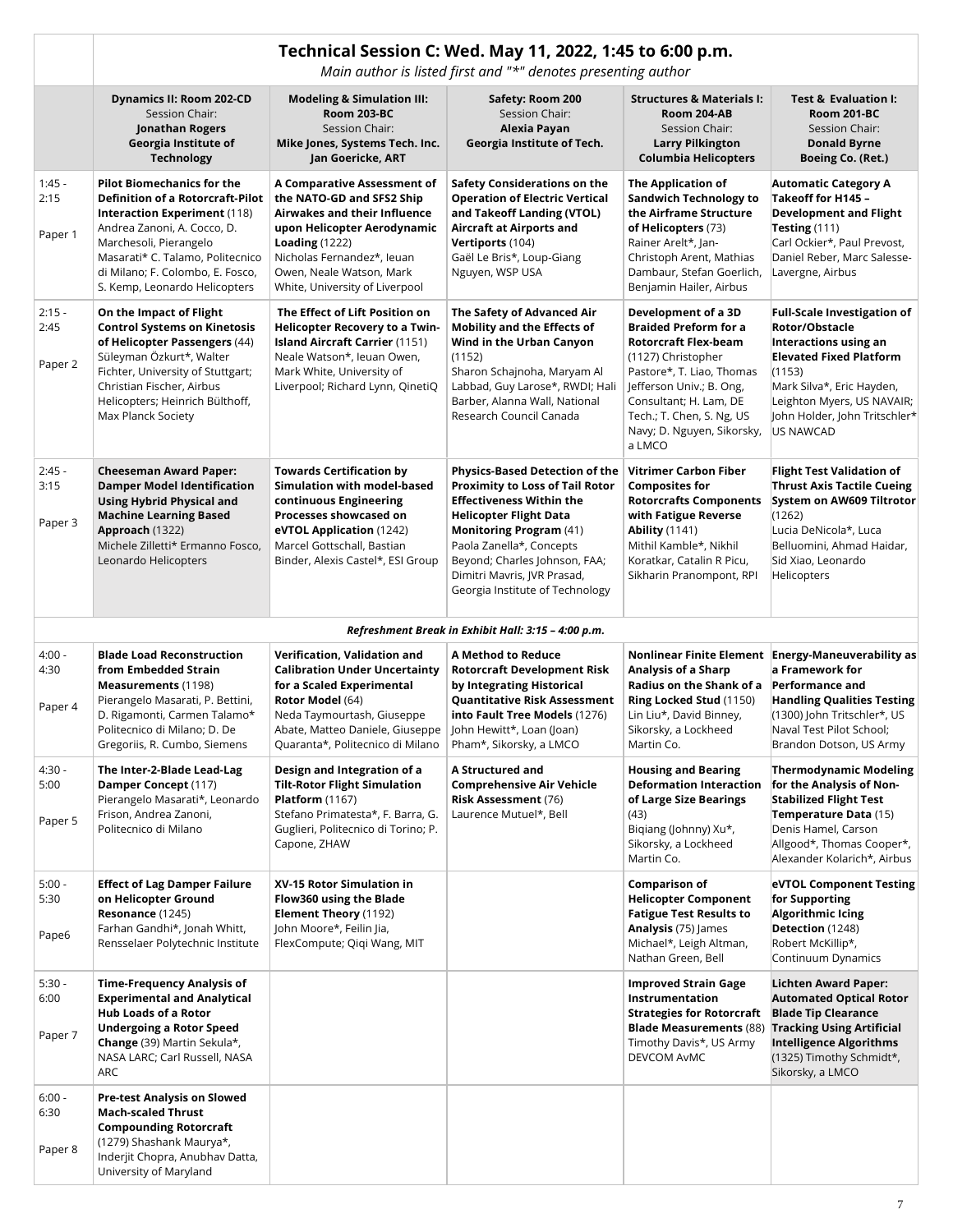|                    | Technical Session D: Thurs. May 12, 2022, 10:15 a.m. to 12:15 p.m.<br>Main author is listed first and "*" denotes the presenting author |                                                                                                                                                                                                                                                              |                                                                                                                                                                                                   |                                                                                                        |  |  |
|--------------------|-----------------------------------------------------------------------------------------------------------------------------------------|--------------------------------------------------------------------------------------------------------------------------------------------------------------------------------------------------------------------------------------------------------------|---------------------------------------------------------------------------------------------------------------------------------------------------------------------------------------------------|--------------------------------------------------------------------------------------------------------|--|--|
|                    | <b>Acoustics III: Room 100</b><br>Session Chair:<br>Seongkyu Lee<br>University of California, Davis                                     | <b>Crew Stations II: Room 201-A</b><br>Session Chair:<br><b>Karen Feigh</b><br>Georgia Institute of Tech.                                                                                                                                                    | <b>HUMS I: Room 202-CD</b><br>Session Chair:<br><b>Dale Pluss</b><br><b>Collins Aerospace</b>                                                                                                     | <b>Manufacturing Tech. I: Room 200</b><br>Session Chair:<br>David Misciagna<br>Boeing Co.              |  |  |
|                    |                                                                                                                                         | Refreshment Break in Exhibit Hall Prior to Session D Start: 9:30 to 10:15 a.m.                                                                                                                                                                               |                                                                                                                                                                                                   |                                                                                                        |  |  |
| $10:15 -$<br>10:45 | <b>High Solidity, Low Tip-Speed Rotors</b><br>for Reduced eVTOL Tonal Noise<br>(1256)                                                   | Individual Differences in Cueing<br><b>Utilization in Rotary-Wing Aviators</b><br>(66)                                                                                                                                                                       | <b>Ensemble Integration Methods</b><br>for Load Estimation (1124)<br>Catherine Cheung*, Zouhair                                                                                                   | Digital Transformation of a 6000-<br>Year-Old Process (1149)<br>Heather Woodworth*, Sikorsky, a        |  |  |
| Paper 1            | Farhan Gandhi*, Justin Pepe, Brendan<br>Smith, Rensselaer Polytechnic Institute                                                         | Kathryn Feltman*, Jason Boggs, Michael<br>Wilson, US Army Aeromedical Research<br>Lab                                                                                                                                                                        | Hamaimou, National Research<br>Council Canada                                                                                                                                                     | Lockheed Martin Co.                                                                                    |  |  |
| $10:45 -$<br>11:15 | An Investigation of Flight Control<br><b>Strategy on Generic eVTOL Noise</b><br>(1290)                                                  | <b>Methodology Proposal to Better</b><br><b>Integrate Human Factors in Aviation</b><br>Maintenance. (112)                                                                                                                                                    | <b>Validation of Probabilistic</b><br><b>Regime Recognition and Damage</b><br><b>Estimation with Large Fleet</b>                                                                                  | Paint Scheme & Marking Digital<br>Transformation (48)<br>Mary DaSilva*, Sikorsky, a Lockheed           |  |  |
| Paper 2            | Bhaskar Mukherjee*, Kenneth<br>Brentner, Eric Greenwood, Joseph Horn,<br>Jean-Pierre Theron, Pennsylvania State<br>University           | Fabien Bernard*, Georges Devilliers,<br>Raphael Paquin, Airbus Helicopters;<br>Mohsen Zare, Belfort-Montbéliard<br>University of Technology, University of<br>Bourgogne Franche-Comté                                                                        | Datasets (1136)<br>Dakota Musso, Jonathan Rogers*,<br>Georgia Tech; Subhasis Sarkar,<br>Technical Data Analysis, Inc.                                                                             | Martin Co.                                                                                             |  |  |
| $11:15 -$<br>11:45 | <b>Control Method of the Rotor Noise</b><br>based on Sound Pressure<br>Cancellation (1309)                                              | <b>Task Analysis and Predictive</b><br><b>Workload Modeling for Autonomous</b><br>Aircraft (116)                                                                                                                                                             | <b>Helicopter Gearbox Mechanical</b><br><b>Classification based on Vibration</b><br>Pattern Recognition (1137)                                                                                    | <b>Manufacturing Innovation for</b><br><b>Bell's Future Factory (68)</b><br>Amber Pike*, Bell          |  |  |
| Paper 3            | Yan Ding*, Xi Chen, Rui Hu, Guoging<br>Zhao, Qijun Zhao, Nanjing University of<br>Aeronautics and Astronautics                          | Margaret Lampazzi, Carl Pankok Jr.*,<br>Sikorsky, a Lockheed Martin Co.                                                                                                                                                                                      | Valerio Camerini*, Valentin Aubin,<br>Ammar Mechouche, Airbus<br>Helicopters                                                                                                                      |                                                                                                        |  |  |
| $11:45 -$<br>12:15 |                                                                                                                                         | The Portable Helicopter Oxygen<br>Delivery System (PHODS) in the<br>Altitude Chamber: Cerebral and                                                                                                                                                           | <b>Rotor Fault Detection and</b><br><b>Identification on Multicopters</b><br>based on Statistical Time-series                                                                                     | Air Entrapment Prediction in<br><b>Composite Manufacturing (1154)</b><br>Michael West*, Yih-Farn Chen, |  |  |
| Paper 4            |                                                                                                                                         | Peripheral Blood Oxygen Saturation<br>and Perceptual Vigilance. (81)<br>Leonard Temme*, Bobby Bowers,<br>Amanda Hayes, Aaron McAtee, Paul St<br>Onge, U.S. Army Aeromedical Research<br>Lab; Dennis Ard, Frank Petrassi, School<br>of Army Aviation Medicine | based Data-Driven Methods:<br><b>Experimental Assessment via</b><br>Flight Tests (1265)<br>Airin Dutta*, Farhan Gandhi, Fotis<br>Kopsaftopoulos, Jianxi Wang,<br>Rensselaer Polytechnic Institute | Benjamin Cournoyer, Sikorsky; Felix<br>Nguyen, Lockheed Martin Corp.                                   |  |  |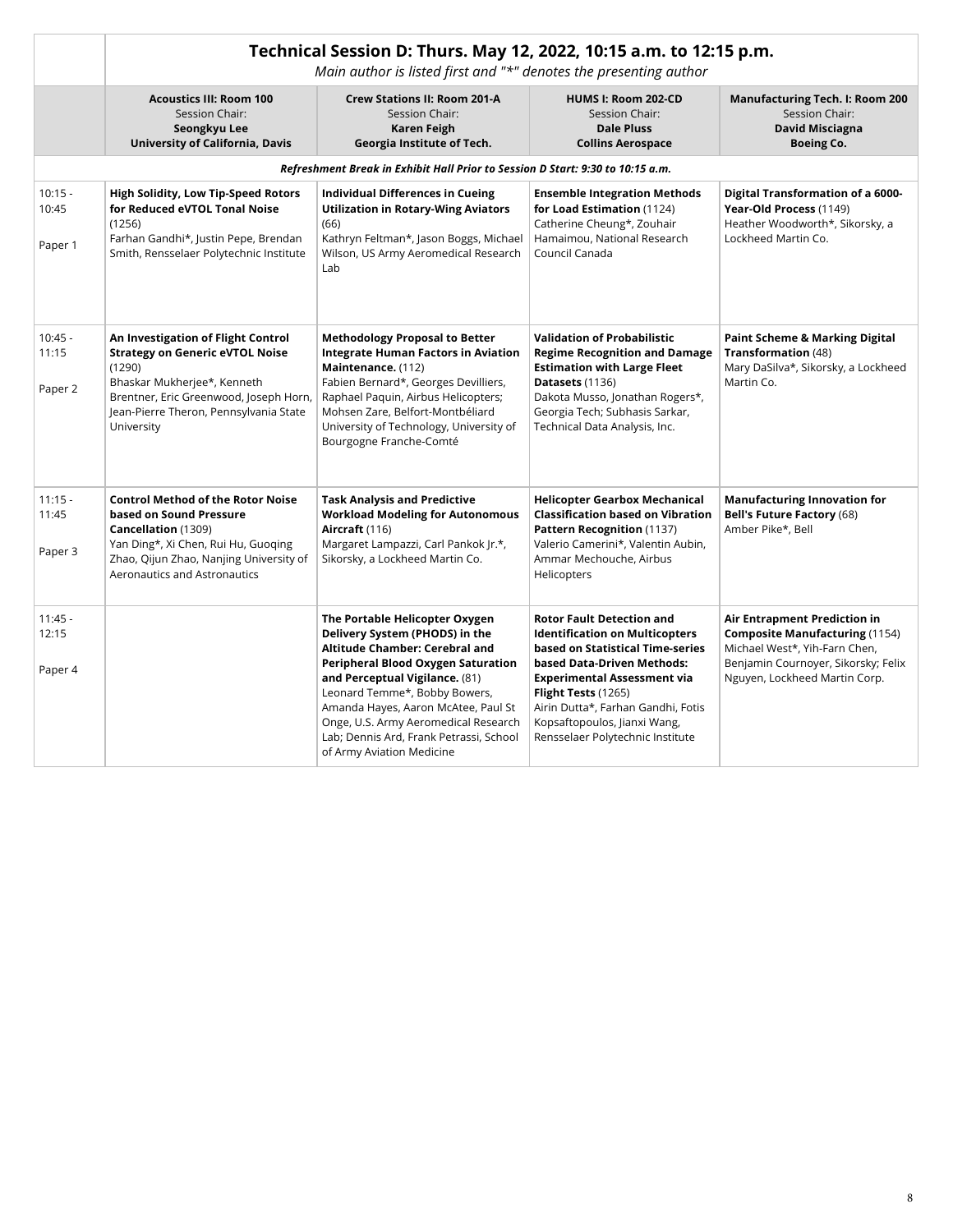|                               | Technical Session D: Thurs. May 12, 2022, 10:15 a.m. to 12:15 p.m.<br>Main author is listed first and "*" denotes the presenting author                                                                                         |                                                                                                                                                                                                            |                                                                                                                                                                                                                    |                                                                                                                                                                                                                     |  |
|-------------------------------|---------------------------------------------------------------------------------------------------------------------------------------------------------------------------------------------------------------------------------|------------------------------------------------------------------------------------------------------------------------------------------------------------------------------------------------------------|--------------------------------------------------------------------------------------------------------------------------------------------------------------------------------------------------------------------|---------------------------------------------------------------------------------------------------------------------------------------------------------------------------------------------------------------------|--|
|                               | Propulsion II: Room 203-BC<br>Session Chair:<br>John Mordosky<br>Boeing Co.                                                                                                                                                     | Struct. & Materials II: Room 204 AB<br>Session Chair:<br><b>Larry Pilkington</b><br><b>Columbia Helicopters</b>                                                                                            | Test & Evaluation II: Room 202-AB<br>Session Chair:<br><b>Donald Byrne</b><br>Boeing Co. (Ret.)                                                                                                                    | <b>Unmanned II: Room 201-BC</b><br>Session Chair:<br>Jack Langelaan<br>Pennsylvania State University                                                                                                                |  |
|                               |                                                                                                                                                                                                                                 | Refreshment Break in Exhibit Hall Prior to Session D Start: 9:30 to 10:15 a.m.                                                                                                                             |                                                                                                                                                                                                                    |                                                                                                                                                                                                                     |  |
| $10:15 -$<br>10:45            | A Semi-empirical Method to Predict<br>Motor Heat Transfer Coefficient for<br><b>SUAS Conceptual Design (1284)</b>                                                                                                               | Verification and Validation (V&V) of<br><b>Numerical Helicopter Airframe</b><br><b>Model for Dynamic and Static Finite</b>                                                                                 | Dynamic Stall Investigation on a<br><b>Rotating semi-elastic Double-swept</b><br>Rotor Blade at the Rotor Test Facility                                                                                            | <b>Flight Test Measurement of</b><br>Quadrotor Performance at<br>Varying Sideslip Angles (1258)                                                                                                                     |  |
| Paper 1                       | Farid Saemi*, Moble Benedict, Texas<br><b>A&amp;M University</b>                                                                                                                                                                | Element Analysis (7)<br>Junhyeon Seo, Mayank Agarwal*,<br>Rakesh K. Kapania, Srivatsa Bhat<br>Kaudur, Virginia Polytechnic State<br>University; Courtney Fisher, Larry<br>Pilkington, Columbia Helicopters | Göttingen (110)<br>Martin Müller*, Johannes Niklas<br>Braukmann, Armin Weiss, German<br>Aerospace Center                                                                                                           | Matthew McCrink*, Sage Herz,<br>Dhuree Seth, Ohio State<br>University                                                                                                                                               |  |
| $10:45 -$<br>11:15<br>Paper 2 | <b>Design Concepts to Meet EASA SC-</b><br>VTOL-01 Single Failure Criteria (1294)<br>Patrick Darmstadt*, Sheevangi Pathak,<br>The Boeing Co.; Tim Krantz, Mark Valco,                                                           | <b>Airframe Structural Sizing</b><br><b>Automation</b> (1229)<br>Anthony Joseph, Robert Daley*, Anne<br>Koeppel, Sikorsky, a Lockheed Martin                                                               | <b>Model Based Blade Attachment</b><br><b>Stiffness Evaluation of the MERIT</b><br><b>Rotor in Hover with</b><br><b>Photogrammetry and Digital Image</b>                                                           | <b>Validation of Scanned</b><br><b>Propeller Geometry for</b><br><b>Simulation Modeling (1231)</b><br>Jean-Paul Reddinger*, Michael                                                                                 |  |
|                               | NASA Glenn Research Center                                                                                                                                                                                                      | Co.                                                                                                                                                                                                        | Correlation (1252)<br>Verena Heuschneider*, Amine<br>Abdelmoula, Florian Berghammer,<br>Manfred Hajek, Technical University of<br>Munich; Jayant Sirohi, University of<br>Texas at Austin                          | Avera, Rajneesh Singh, US Army<br>Research Lab DEVCOM                                                                                                                                                               |  |
| $11:15 -$<br>11:45<br>Paper 3 | <b>Rotorcraft Propulsion System</b><br><b>Hybridization for Enhanced Safety</b><br>and Performance (1304)<br>Peter Giannola*, EDG Propulsion LLC;<br>Mars Chan, Dewer; John C. Ho, Expert;<br>Gerry McCann, Mechatronic Machine |                                                                                                                                                                                                            | <b>RACER Compound Helicopter:</b><br><b>Operational Wireless FTI Data</b><br>Transfer from ROTOR's up to<br>Fuselage $(1171)$<br>Marc Seznec*, Airbus Helicopters; Jean<br>Grégoire Ivanoff*, Safran DS            | <b>Simulation Model Update and</b><br><b>Optimized Control Design of a</b><br><b>Sub-Scale Flybarless</b><br>Helicopter (107)<br>leffry Walker*, Bihrle Applied<br>Research; Mark Tischler, Tischler<br>Aeronautics |  |
| $11:45 -$<br>12:15<br>Paper 4 |                                                                                                                                                                                                                                 |                                                                                                                                                                                                            | <b>Practical Aspects of Designing</b><br><b>Background-oriented Schlieren (BOS)</b><br><b>Experiments for Vortex</b><br>Measurements (1224)<br>Clemens Schwarz*, Johannes N.<br>Braukmann, German Aerospace Center | A Study of the Influence of<br><b>Motor-ESC Dynamics on Multi</b><br><b>Rotor Vehicle Disturbance</b><br><b>Rejection (91)</b><br>Rhys Lehmann*, Defence<br>Science and Technology Group;<br>Stef Ceelen, TuDelft   |  |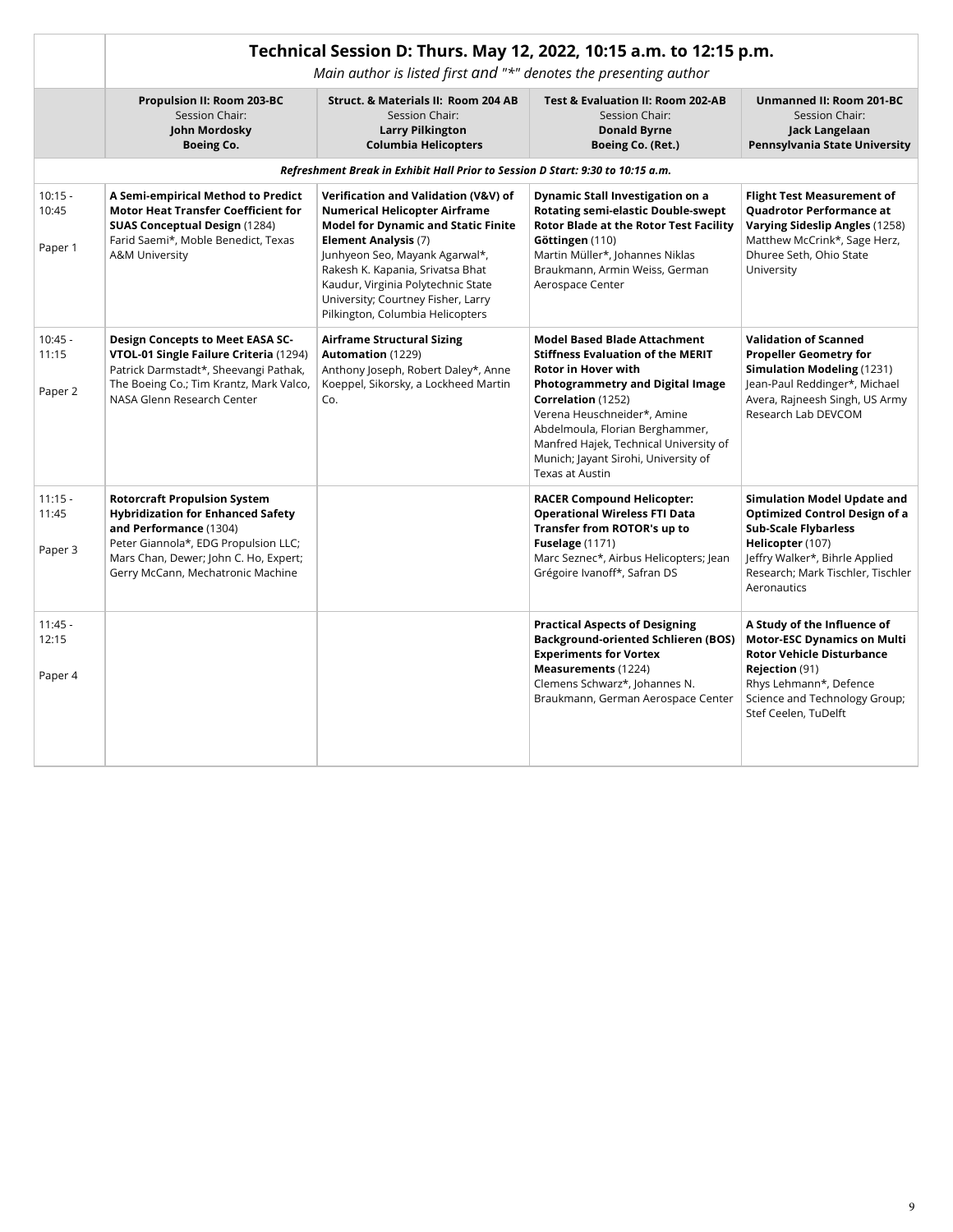|                             | Technical Session E: Thurs. May 12, 2022, 1:30 to 5:30 p.m.<br>Main author is listed first and "*" denotes the presenting author                                                                                                                               |                                                                                                                                                                                                                                                                                                                           |                                                                                                                                                                                                                                     |                                                                                                                                                                                                                                                                          |
|-----------------------------|----------------------------------------------------------------------------------------------------------------------------------------------------------------------------------------------------------------------------------------------------------------|---------------------------------------------------------------------------------------------------------------------------------------------------------------------------------------------------------------------------------------------------------------------------------------------------------------------------|-------------------------------------------------------------------------------------------------------------------------------------------------------------------------------------------------------------------------------------|--------------------------------------------------------------------------------------------------------------------------------------------------------------------------------------------------------------------------------------------------------------------------|
|                             | Adv. Vertical Flight II: Room 203-BC<br>Session Chair:<br><b>Moble Benedict</b><br><b>Texas A&amp;M University</b>                                                                                                                                             | Aerodynamics IV: Room 201-BC<br>Session Chair:<br><b>Mark Calvert</b><br><b>US Army DEVCOM AVMC</b>                                                                                                                                                                                                                       | Aircraft Design III: Room 202-AB<br>Session Chair:<br>Joon W. Lim<br><b>US Army DEVCOM AvMC</b>                                                                                                                                     | HUMS II: Room 202-CD<br>Session Chair:<br><b>Dale Pluss</b><br><b>Collins Aerospace</b>                                                                                                                                                                                  |
| $1:30 -$<br>2:00<br>Paper 1 | Development of a Multi-Rotor eVTOL<br>Using RPM, Collective, and Cyclic<br><b>Control</b> (1184)<br>Riccardo Roiati*, Richard Anderson,<br>Kyle Collins, Patric Hruswicki, Vivek<br>Saini, Nishant Sharma, Xinyu Yang,<br>Embry Riddle Aeronautical University | A Combined Experimental and<br><b>Computational Analysis of the Flow</b><br><b>Field of a Coaxial Counter-Rotating</b><br><b>Rotor in Hover (1157)</b><br>Patrick Mortimer*, Jayant Sirohi,<br>University of Texas at Austin; Ashwani<br>Padthe, San Jose State University;<br>Jimmy Ho, Mark Lopez, US Army CCDC<br>AvMC | 38th Student Design Competition<br><b>Graduate Winner: ALICORN - 2025</b><br><b>Unmanned Vertical Lift for Medical</b><br><b>Equipment Distribution (1323)</b><br>Dilhara Jayasundara*, Spencer<br>Fishman*, University of Maryland | <b>Exploring Bearing, Shaft and</b><br><b>Gear Monitoring using an</b><br><b>Optical Fiber Fabry-Perot</b><br>Bragg Grating Cavity (1164)<br>James Washak*, Christopher<br>Holmes, Ling Wang, University of<br>Southampton; Paul Dunning*,<br><b>GE Aviation Systems</b> |
| $2:00 -$<br>2:30<br>Paper 2 | <b>Flow-Field and Force Measurements</b><br>on a Cycloidal Rotor Blade in<br>Forward Flight (1281)<br>Joseph Heimerl*, Moble Benedict, Texas<br><b>A&amp;M University</b>                                                                                      | <b>Improved Initial and Boundary</b><br><b>Conditions for Hovering Rotor CFD</b><br><b>Simulations</b> (1196)<br>Feilin Jia*, Philippe Spalart, Qiqi Wang,<br>Flexcompute Inc.                                                                                                                                            | 38th Student Design Competition<br>Undergraduate Winner: GARRA -<br>2025 Unmanned Vertical Lift for<br><b>Medical Equipment Distribution</b><br>(1324)<br>Derek Safieh*, Georgia Tech; Andrew<br>Lent*, University of Maryland      | <b>Active-Sensing Acousto-</b><br>Ultrasound-based Rotorcraft<br><b>Structural Health Monitoring</b><br>via Adaptive Functional Series<br><b>Models</b> (1286)<br>Fotis Kopsaftopoulos, Shabbir<br>Ahmed*, Peiyuan Zhou,<br>Rensselaer Polytechnic Institute             |
| $2:30 -$<br>3:00<br>Paper 3 | Design, Development, and Flight<br>Testing of a 70-gram Micro Quad-<br>Cyclocopter (1292)<br>Carl Runco*, Moble Benedict, Texas<br>A&M University                                                                                                              | <b>Comparing Strategies for DNS Based</b><br><b>Optimization of Airfoils for Martian</b><br><b>Rotorcraft</b> (33)<br>Lidia Caros*, Oliver Buxton, Peter<br>Vincent, Imperial College London; Julian<br>Blank, Michigan State University                                                                                  | <b>Biomimetic Adaptive Airframe</b><br><b>Technologies (BAAT) for Rotorcraft</b><br>Design and Optimization (1230)<br>Allen Davis*, Moble Benedict, Darren<br>Hartl, Texas A&M University; Bochan<br>Lee, Republic of Korea Navy    | <b>Development and Integration</b><br>of a Fiber-Optical Sensor<br><b>System for Rotor Blade State</b><br>Observation (1266)<br>Florian Berghammer*, Manfred<br>Hajek, Verena Heuschneider,<br>Technical University Munich                                               |
| $3:30 -$<br>4:00<br>Paper 4 | Benefits of Dual Propellers for a<br>Coaxial Helicopter (1251)<br>Alexander Stillman*, Farhan Gandhi,<br>Michael McKay, Rensselaer Polytechnic<br>Institute                                                                                                    | <b>Numerical Simulations of the</b><br>Adverse Effects of Rain on Airfoil and<br><b>Rotor Aerodynamic Characteristics</b><br>(1203)<br>Aishwerya Gahlot*, Lakshmi Sankar,<br>Georgia Tech; Richard Kreeger, NASA<br>Glenn Research Center; Ritu Eshcol,<br>Siemens PLM Software                                           | <b>Revisiting Legacy Weight</b><br><b>Relationships Using Machine</b><br><b>Learning Techniques (114)</b><br>J. Michael Vegh*, Andrew Milligan, US<br>Army DEVCOM AvMC                                                              | <b>Improving the Performance of</b><br><b>Bearing Analysis (25)</b><br>Eric Bechhoefer*, Josh Kethan,<br>GPMS Inc.                                                                                                                                                       |
|                             |                                                                                                                                                                                                                                                                | Refreshment Break: 3:30 - 4:00 p.m.                                                                                                                                                                                                                                                                                       |                                                                                                                                                                                                                                     |                                                                                                                                                                                                                                                                          |
| $4:00 -$<br>4:30<br>Paper 5 | <b>6-DOF Flight Dynamics Model</b><br>Identification of a Hybrid-Lift<br>Multicopter in Hover (1209)<br>Mitchell Graham*, Subodh Bhandari,<br>Cal Poly Pomona                                                                                                  | <b>CFD Simulation of Flow Around</b><br>ROBIN-Mod7 Fuselage with PSP Rotor<br><b>Using an Immersed Boundary</b><br><b>Method</b> (120)<br>Hee Sung Park*, Daniel Linton, Ben<br>Thornber, University of Sydney                                                                                                            |                                                                                                                                                                                                                                     |                                                                                                                                                                                                                                                                          |
| $4:30 -$<br>5:00<br>Paper 6 | <b>M-Star Medical Transport with a</b><br><b>Multi-Ducted Angled Rotor Design</b><br>(1289)<br>Michael Johnson, Stuart Dana, Thomas<br>Johnson, Liza Pierce, SpyDar Sensors<br>Richard Catania*, SpyDar Sensors                                                |                                                                                                                                                                                                                                                                                                                           |                                                                                                                                                                                                                                     |                                                                                                                                                                                                                                                                          |
| $5:00 -$<br>5:30            |                                                                                                                                                                                                                                                                |                                                                                                                                                                                                                                                                                                                           |                                                                                                                                                                                                                                     |                                                                                                                                                                                                                                                                          |
| Paper 7                     |                                                                                                                                                                                                                                                                |                                                                                                                                                                                                                                                                                                                           |                                                                                                                                                                                                                                     |                                                                                                                                                                                                                                                                          |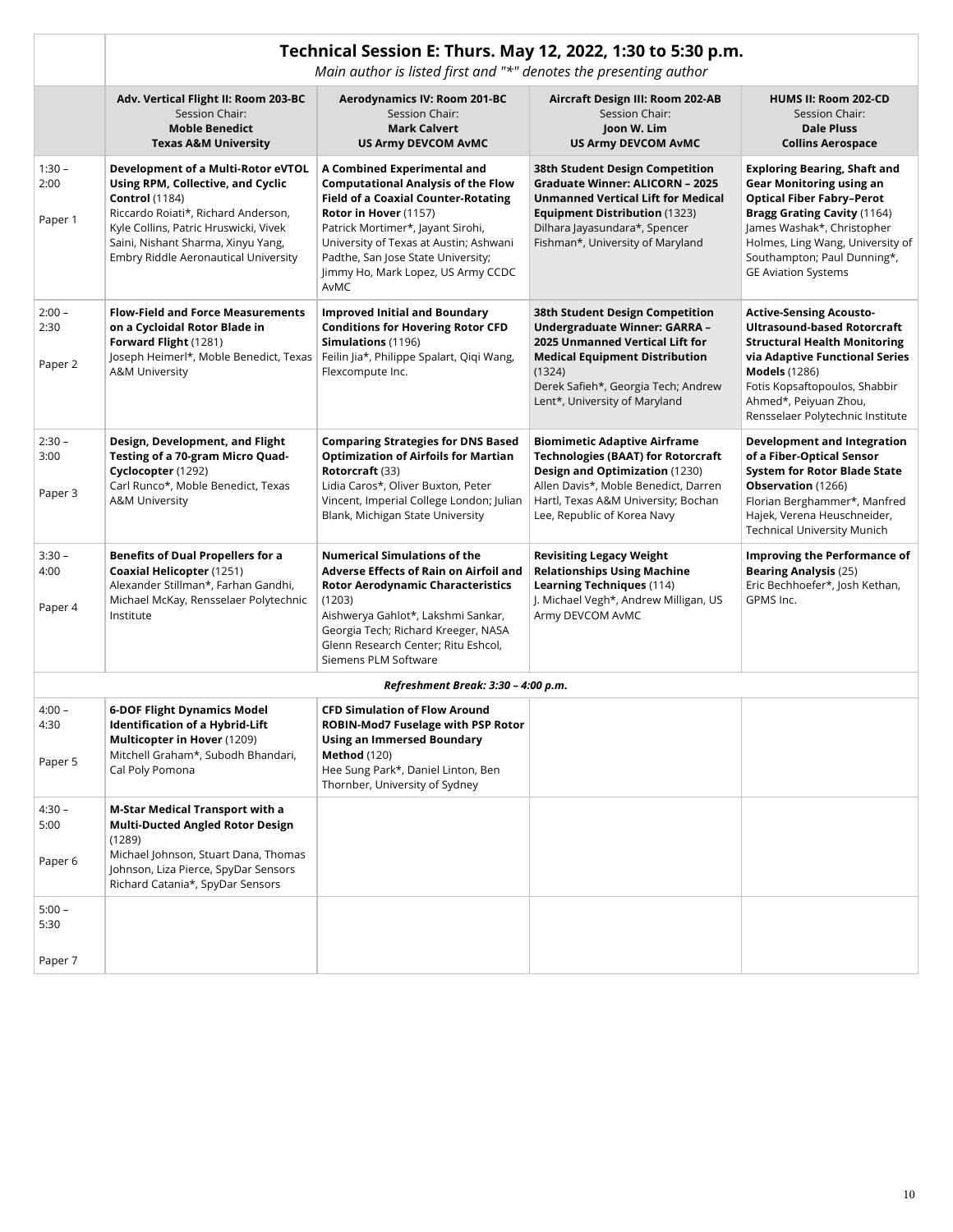|                             | Technical Session E: Thurs. May 12, 2022, 1:30 to 5:30 p.m.<br>Main author is listed first and "*" denotes the presenting author                                                      |                                                                                                                                                                                              |                                                                                                                                                                                                                      |  |  |  |
|-----------------------------|---------------------------------------------------------------------------------------------------------------------------------------------------------------------------------------|----------------------------------------------------------------------------------------------------------------------------------------------------------------------------------------------|----------------------------------------------------------------------------------------------------------------------------------------------------------------------------------------------------------------------|--|--|--|
|                             | History: Room 204-AB<br>Session Chair:<br><b>Erasmo Pinero</b><br><b>Bell</b>                                                                                                         | Manufacturing & Tech. II: Room 200<br>Session Chair:<br>David Misciagna<br><b>Boeing Co.</b>                                                                                                 | <b>Operations: Room 201-A</b><br>Session Chair:<br><b>Scott Swinsick</b><br><b>Boeing Co.</b>                                                                                                                        |  |  |  |
| $1:30 -$<br>2:00<br>Paper 1 | Ernst Otto Schmidt 1872-1938: Passionate<br>Helicopter Inventor (4)<br>Berend G. van der Wall, Klausdieter Pahlke*,<br>German Aerospace Center (DLR); Gert Dieter<br>Schmidt, Retiree | <b>Computational Analysis of a Model Coaxial</b><br>Rotor Hub Wake (1233)<br>Forrest Mobley*, James Coder, University of<br>Tennessee Knoxville                                              | The Bambi Bucket: Evolution of the Most<br><b>Versatile Aerial Firefighting Tool (1178)</b><br>Robert Roedts*, Columbia Helicopters, Inc.                                                                            |  |  |  |
| $2:00 -$<br>2:30<br>Paper 2 | <b>God's Machine: The Miracle at Gander (23)</b><br>Paul Fardink*, US Army (Ret.)                                                                                                     | <b>Tolerance Relief on Transmission Castings for</b><br><b>Producibility</b> (1318)<br>Brad Gimbutis*, Justin Beardsley, Griffin Palmer,<br>Holly Ann Quinn, Sikorsky, a Lockheed Martin Co. | <b>Expectations, Test Results, and Lessons</b><br>Learned, Flight Testing an RF DILR ALE (80)<br>Bob Burzynski, Dan Ferrante*, Mike Lengyel, Sid<br>McManus, Elbit America                                           |  |  |  |
| $2:30 -$<br>3:00<br>Paper 3 | A Brief History of Kaman Innovative VTOL<br>Aircraft and System Designs (1207)<br>Jacques Virasak*, Maglev Aero                                                                       | Sikorsky Leakage Criteria and Prevention<br><b>Methods</b> (1319)<br>Altayeb Hashim*, Joe Buzzeo, Anthony Chory,<br>Cody Donecker, Sikorsky, a Lockheed Martin Co.                           | <b>SmartHangars and SAE International Aircraft</b><br><b>Charging Standard (1210)</b><br>Joshua Portlock*, Richard Watson, Electro.Aero<br>Pty Ltd.                                                                  |  |  |  |
| $3:30 -$<br>4:00<br>Paper 4 |                                                                                                                                                                                       |                                                                                                                                                                                              | <b>Impact of Transformative Air Vehicle</b><br><b>Operations on Logistic Supply Chains (1316)</b><br>Kaydon Stanzione*, Richard Ruff, Daniel Schrage*,<br>LogistiWerx, Inc.; Suresh Kannan, Nodein<br>Autonomy, Inc. |  |  |  |
|                             |                                                                                                                                                                                       | Refreshment Break: 3:30 - 4:00 p.m.                                                                                                                                                          |                                                                                                                                                                                                                      |  |  |  |
| $4:00 -$<br>4:30<br>Paper 5 |                                                                                                                                                                                       |                                                                                                                                                                                              | <b>Operations Study on a Multimodal Transport</b><br>using Cargo eVTOL Aircrafts and High-Speed<br><b>Rail</b> (1306)<br>Yu Ito, Haruki Tsuge*, Yamato Transport                                                     |  |  |  |
| $4:30 -$<br>5:00<br>Paper 6 |                                                                                                                                                                                       |                                                                                                                                                                                              | Scenario-based study of using Civilian Cargo<br>eVTOL Aerial System for Counter Catastrophic-<br>Disaster Mission (1246)<br>Haruki Tsuge*, Yu Ito, Yamato Transport                                                  |  |  |  |
|                             |                                                                                                                                                                                       |                                                                                                                                                                                              |                                                                                                                                                                                                                      |  |  |  |